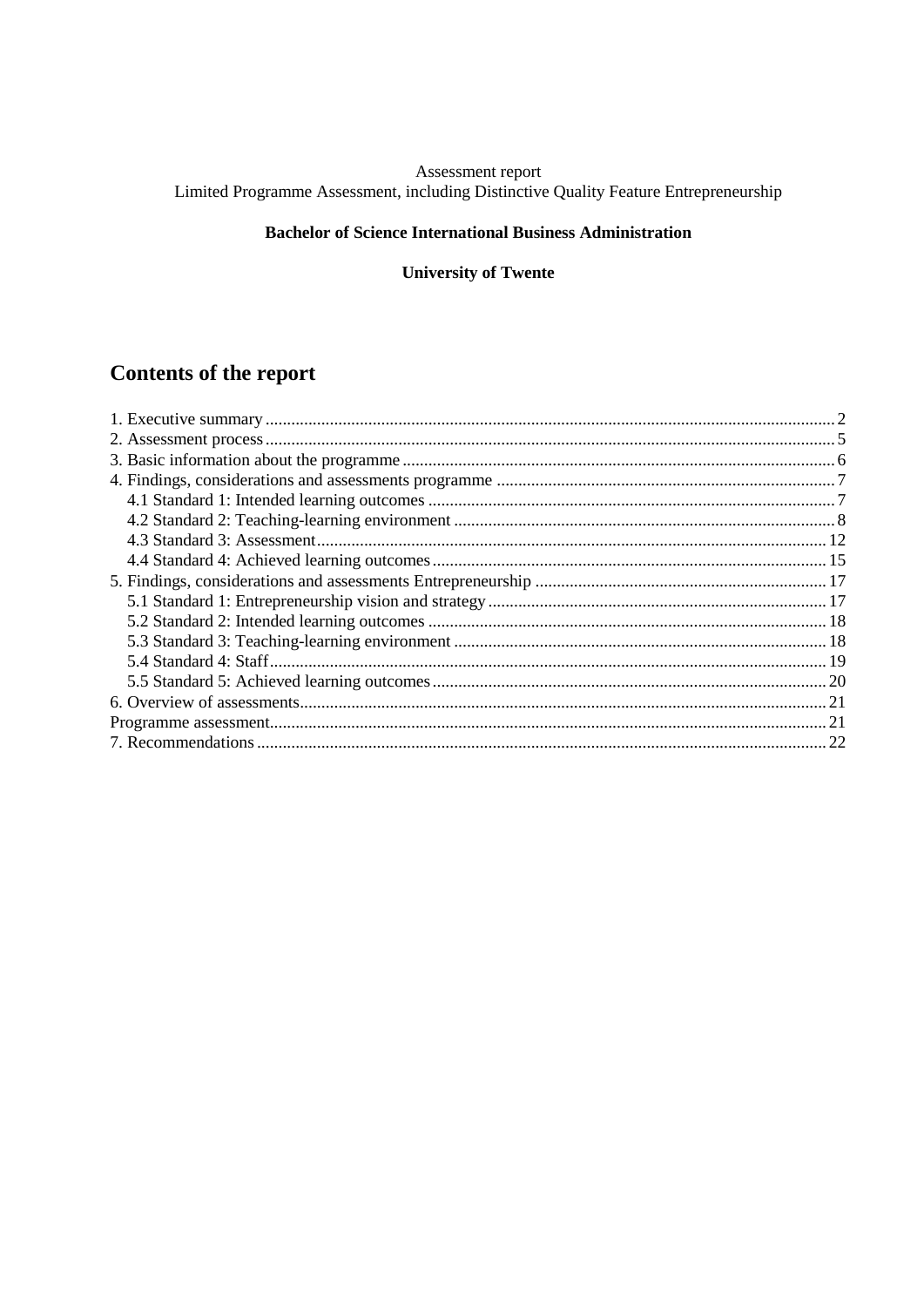## <span id="page-1-0"></span>**1. Executive summary**

In this executive summary, the panel presents the main considerations which have led to the assessment of the quality of the programme Bachelor of Science International Business Administration (IBA) of the University of Twente as well as to the assessment of the Distinctive Quality Feature Entrepreneurship for this programme, which have been assessed according to the applicable NVAO Assessment Frameworks.

#### *Programme assessment*

The University of Twente (UT) is a relatively small university with about 11,000 students and 3,500 staff members. Its mission is to provide innovative scientific education and research in an international context and with interactive involvement of industry. The Bachelor of Science International Business Administration (IBA) is a programme of the Faculty of Behavioural, Management and Social Sciences (BMS), one of the five faculties of the UT.

Since 2013, all undergraduate programmes at the UT have been organised according to the Twente Education Model (TEM). In this model, students are trained for three roles: researcher, designer and organiser. The 15 EC thematic modules consist of a coherent set of courses and a project related to business practice, often in close cooperation with companies. The emphasis is on problem-oriented and projectbased learning in an international environment. Thus, an entrepreneurial mindset and behaviour, including sensitivity for ethics, responsibility and sustainability (ERS) is stimulated. Modules include academic reflection on the relations between science, technology and society (ReSTS).

The learning outcomes are organised in line with the university's profile of educating students as researchers, designers and organisers. The documentation shows convincingly how the intended learning outcomes comply with four frames of reference, including those paying special attention to international and professional aspects. Unfortunately, the programme's benchmark with other, similar, universities concentrates more heavily on positions in the market and general profiles of these universities than on comparing profiles of similar bachelor programmes on business administration.

The panel met very enthusiastic and dedicated staff and students. All appreciate the TEM model and showed enthusiasm and pride regarding the integrated, international and entrepreneurial character of the programme. The panel shares the enthusiasm of staff and the students regarding the structure and the design of the programme and TEM. Clear schemes show the alignment of intended learning outcomes, module objectives and assessments. Disciplines are well represented in courses and integrated in the projects. The panel appreciates the role of the individual personal development plan which covers skills and international experiences. This clearly illustrates that students are indeed made responsible for their learning journey. Students do not immediately appreciate this part of the curriculum, but they do value it from the third year onwards. The panel also values that a variety of national and international companies are involved in the programme, especially in projects and internships. The board of practitioners functions as an advisory board.

The panel found the entry requirements clear and appropriate for all groups of students: Dutch, EU/EEA and non-EU/EEA. Staff and students are clearly aware of international aspects, despite the fact that the student population has not yet reached the envisioned balance, and staff have to be keen on gaining international experience. As selection for a bachelor programme is hardly possible, the panel understands that the programme introduced mechanisms for selection in the first year, meanwhile accepting relatively high dropout rates. Nevertheless, the panel also thinks that the already existing actions should be continued in order to decrease the dropout rate. The panel considers the arrangements for monitoring study progress, study advice and mentoring to be adequate. It fully understands that students appreciate the personal approach provided by the TEM model, the dedication of staff, and the favourable staff to student ratio of 1:11. The panel found various arrangements for staff development and professionalisation, including stimulating educational research among staff. Unfortunately, these activities are not yet included in the workload model.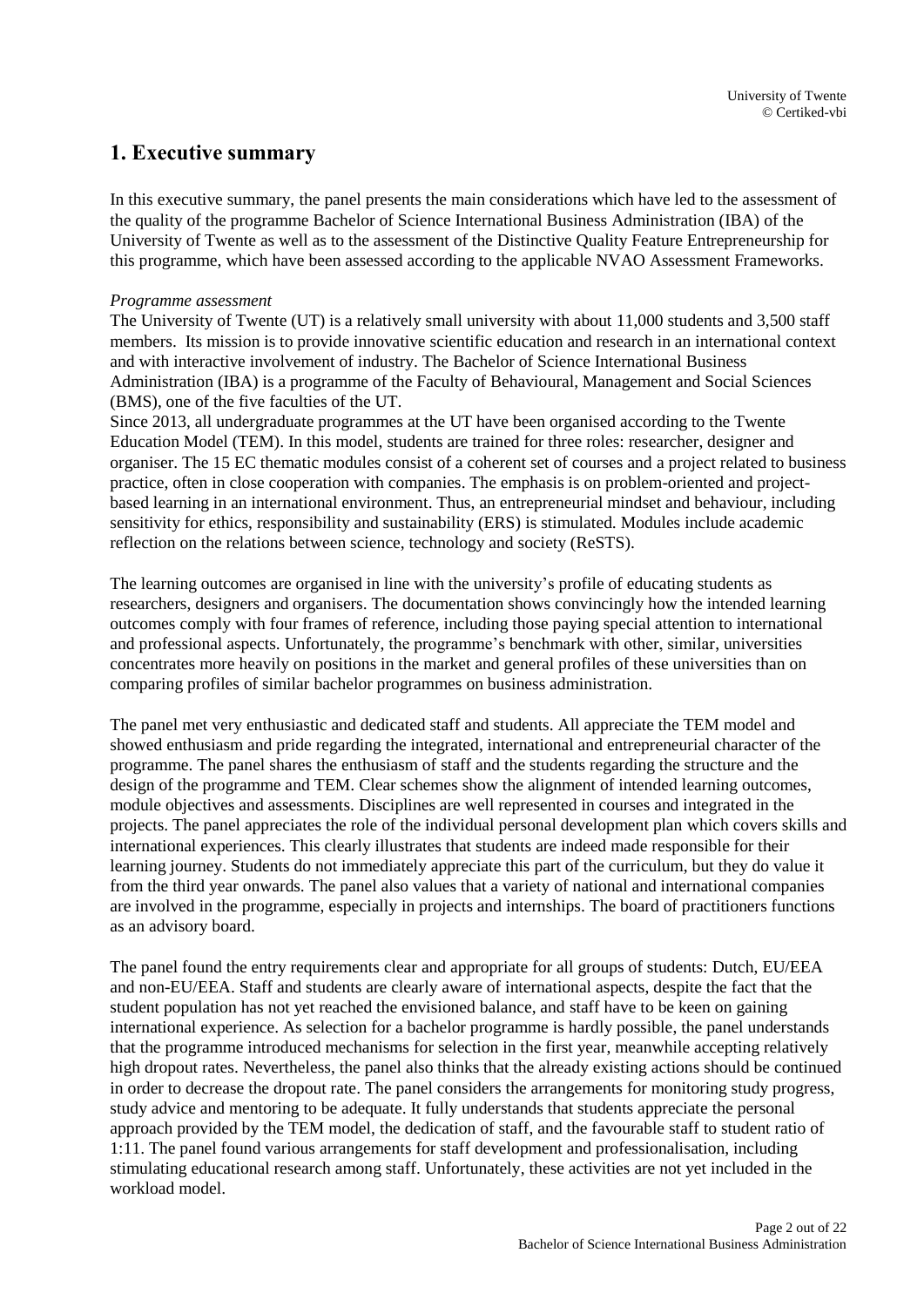The panel met an examination board that is very aware of its role regarding the quality of testing and assessment. The board meticulously checks whether nominated examiners meet the criteria, screens tests, initiates an external peer review of theses, and checks whether plan-check-do-act cycles are properly realised. The panel also appreciates how the faculty advisor and the expert on testing from CELT, the Centre of Expertise on Learning and Teaching, support the programme management, the examination board and the staff in optimising the quality of testing and assessment. The discussions made clear that CELT and the examination board identify some issues that deserve attention. These issues reflect the panel's issues, namely the number of tests per module, the quality of questions and explicating assessment criteria. According to the panel, it is a pity that tests cannot be screened as frequently as the examination board would like, due to limited capacity of CELT. The panel saw some good examples of integrated testing, not only in projects but also in some courses within modules. It recommends to give priority to reconsidering the number of tests per module. The panel wondered to which extent the 'all or nothing' rule for getting the ECs per module leads to counterproductive effects for students. It was pleased to notice that the Education and Examination Regulations (EER) provide possibilities to maintain this rule with some flexibility. Close and continuous monitoring of the undesirable side effects of the pass/fail rules remains necessary.

The panel studied a total of fifteen bachelor theses, with a representative distribution of grades. The panel considers some of the grades as too high. It also has some worries about the rubrics used. First, it observed that the comments accompanying the scores are often lacking or meagre. Other external peer reviewers reported to have had similar observations. Second, the rubric for the bachelor thesis is fairly similar to the one for the master thesis. The panel advises to use the Meijers criteria for bachelor and master more explicitly in defining the rubric. Nevertheless, the panel ascertained that the theses generally demonstrate that theoretical and research oriented intended learning outcomes are achieved, though sometimes at the cost of the learning outcomes regarding design and organise. The panel therefore suggests to consider paying more attention to these elements in the thesis projects. Meanwhile, the panel noticed that practitioners prefer IBA graduates above graduates in business administration from universities of applied sciences, due to their development potential.

The panel assesses the programme Bachelor of Science International Business Administration of the University of Twente to be satisfactory and recommends NVAO to grant re-accreditation to this programme.

#### *Distinctive quality feature Entrepreneurship assessment*

The panel noticed that the staff and students were clearly aware of the university's and the programme's vision and policies regarding entrepreneurship. Both groups illustrated how the entrepreneurial profile and character of the UT is thoroughly incorporated and integrated in educational programmes as well as in research, especially due to the many and close collaborations with industry in projects, via guest lectures, etc. The board of practitioners is a valued sparring partner for the programme when it comes to the entrepreneurial profile and the curriculum. The panel appreciates the recent initiative to define and monitor entrepreneurial indicators and discuss results with the programme committee and the board of practitioners. The panel considers the link between these indicators and the entrepreneurial objectives and strategies to be adequate.

The panel found that learning outcomes regarding entrepreneurship were well formulated, especially those concerning design. They are also convincingly linked to international professional frames of reference. The panel appreciates how the intended learning outcomes are further operationalised in the learning objectives of modules and in personal objectives of students.

According to the panel, the TEM approach in itself appeals to entrepreneurial behaviour. The international award won by the programme emphasises the entrepreneurial and innovative character of the programme, which is especially visible in the module on entrepreneurship. The programme provides ample opportunities to integrate knowledge and skills regarding entrepreneurships, most notably in the internships and the thesis projects carried out in collaboration with companies. Students endorsed this and testified that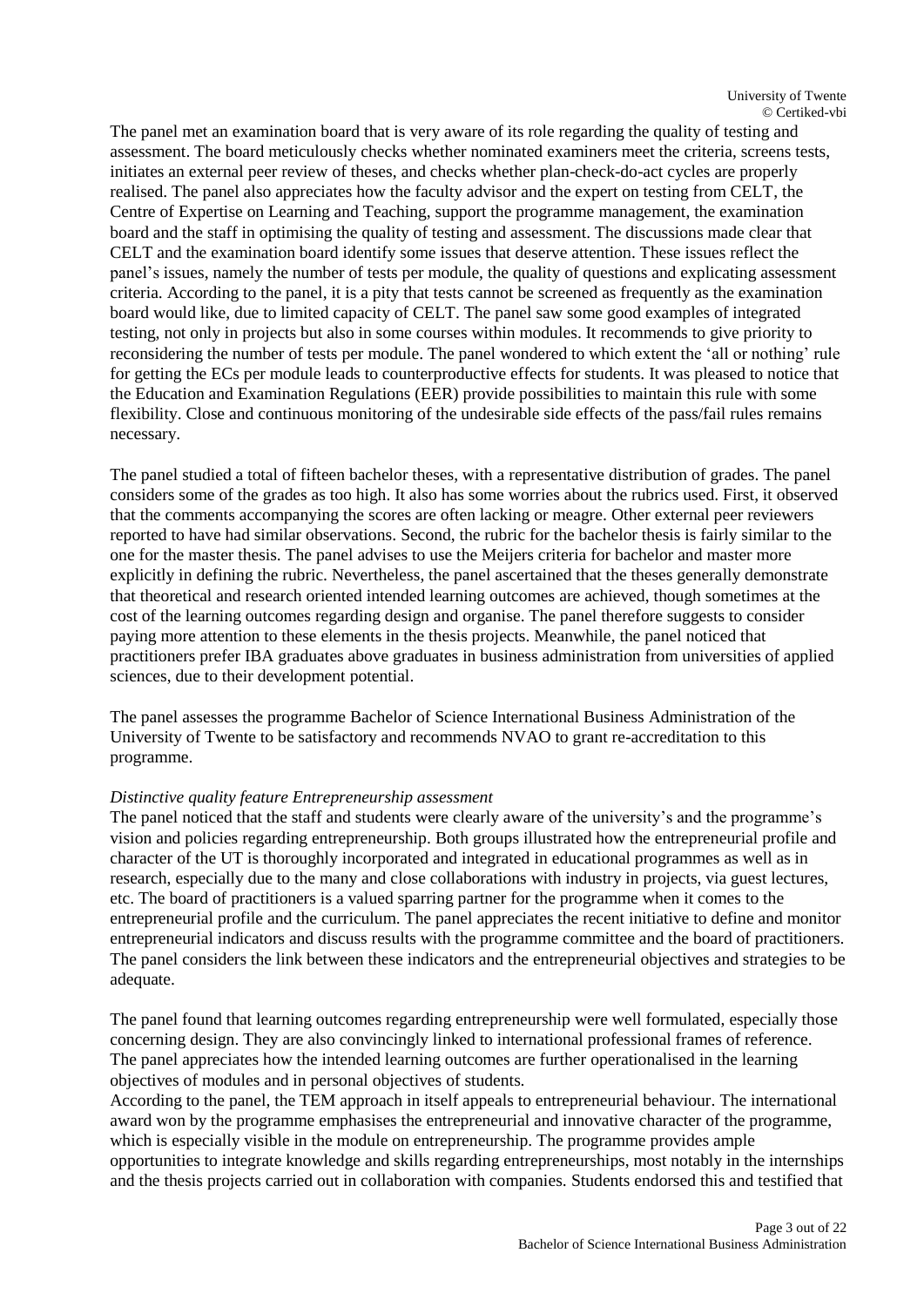regularly using these possibilities in itself requires an entrepreneurial attitude, which they experience as stimulating.

The panel regrets that the staff has limited professional experience with entrepreneurship, although they do have industrial experience, but this is partly counterbalanced by cooperation with companies in research projects and incubators. Furthermore, staff from companies often contribute to the programme by way of guest lectures and supervision of students during their practical experiences in the industry. The arrangements for professionalisation of the staff regarding entrepreneurship may be exploited better in the future.

The panel is impressed by the entrepreneurial character of the programme as a whole and some modules in particular. Testing and assessment of entrepreneurial achievements of students are often integrated, especially in projects. Students reflect on personal objectives regarding entrepreneurship in their career development and skills portfolio's, which is a good practice according to the panel. As almost all IBA graduates continue their education in a master programme, the panel only gathered indirect information regarding the way graduates are appreciated by the labour market. However, practitioners convinced the panel of the value of the graduates.

The panel assesses this programme to meet the distinctive quality feature Entrepreneurship requirements and advises NVAO to award this distinctive quality feature to the programme.

Date: 24 April 2019

Panel chair Secretary

Dr. A Blackburn Drs. J. Braaksma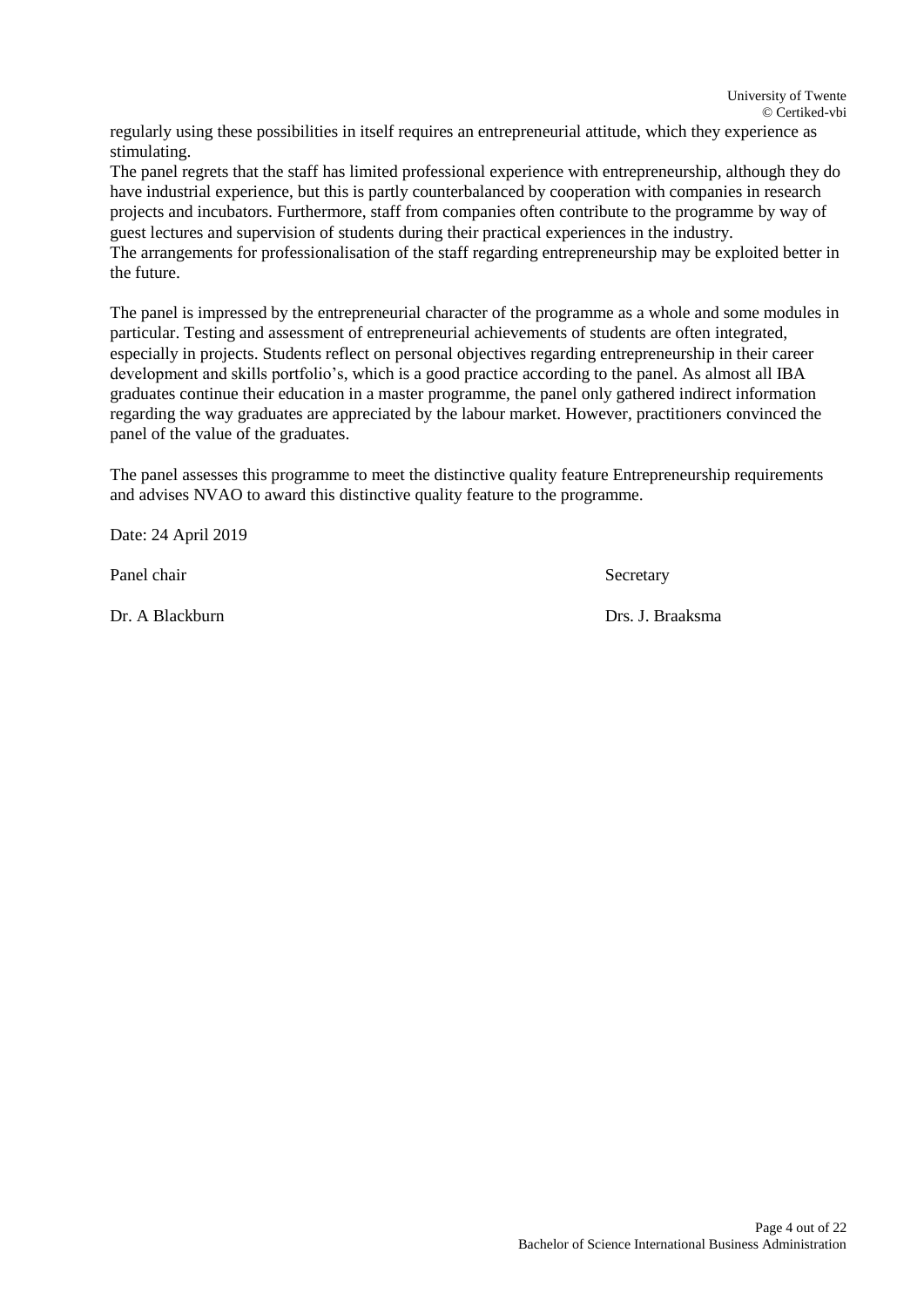## <span id="page-4-0"></span>**2. Assessment process**

Certiked VBI received a request to conduct a limited programme assessment for the re-accreditation of the academic degree programme Bachelor of Science International Business Administration, including the assessment of the distinctive quality features Entrepreneurship and Internationalisation<sup>1</sup> for this programme. This request was submitted by the University of Twente.

The panel composition was as follows

- Dr. A. Blackburn, retired, formerly associate dean, Oxford Brookes Business School, Oxford Brookes University
- Dr. C. Terlouw, senior researcher & consultant, emeritus professor Saxion University of Applied **Sciences**
- Dr. J.W. Wierda, professor media, marketing and internationalisation, Glion les Roches Gruyère University of Applied Sciences, Montreux Switzerland
- Marijke Speelberg, MSc, recently graduated student Master Global Business and Master Sustainability, Erasmus University Rotterdam.

On behalf of Certiked, drs. W.J.J.C. Vercouteren and drs. J. Braaksma served as the process coordinator and secretary in the assessment process. All panel members and the secretary signed a statement of independence and confidentiality. Certiked requested the approval by NVAO of the proposed panel of experts to conduct this assessment. NVAO have given their approval.

The panel conducted this assessment on the basis of the NVAO Assessment Framework of 20 December 2016 (Staatscourant nr. 69458). For the assessment of the distinctive quality feature Entrepreneurship, the panel proceeded according to the NVAO Assessment Framework of September 2013.

The following procedure was adopted. The panel members studied the documents presented beforehand by programme management, including fifteen theses selected by the process coordinator. The grade distribution in the selection was ensured to conform to the grade distribution in the list sent by programme management.

Before the date of the site visit, on 27 February 2019, there has also been a conference call with representatives from the EPAS bureau, the chair of the panel, the process coordinator and the secretary in order to align procedures to be followed in this joint visitation<sup>2</sup>. On 4 March 2019, the panels had a meeting to discuss the preliminary findings concerning the quality of the programme and the distinctive quality features it applied for<sup>3</sup>, including those concerning the theses. They also discussed how to get organised and cooperate in order to serve both sets of procedures and assessment frameworks, of EPAS and NVAO. On the basis of the input of the NVAO panel, the secretary summarised the questions, which served as a starting point for the discussions with the programme representatives during the site visit. On 5, 6 and 7 March the panels conducted the site visit at the University of Twente campus. They did so in accordance with the schedule drawn up and agreed upon beforehand.

A draft version of this report serving NVAO accreditation was finalised by the secretary, having taken into account the information presented as well as the findings and considerations of the panel. The panel members studied the draft report and made a number of changes. Thereupon, the secretary drew up the final report. This report was presented to programme management to be corrected for factual inaccuracies. After having been corrected for these factual inaccuracies, the report was sent to the institution's Board to accompany their requests for re-accreditation and for being awarded the distinctive quality feature Entrepreneurship.

 $\overline{a}$ 

 $<sup>1</sup>$  Findings regarding the distinctive feature Internationalisation are reported separately</sup>

 $2$  The EPAS peer review team consisted of: dr. A. Blackburn, chair and

prof. J.S. Law, dr. C. Terlouw and mr. E. Carlier members

<sup>&</sup>lt;sup>3</sup> Entrepreneurship, included in this report and Internationalisation reported separately following the ECA format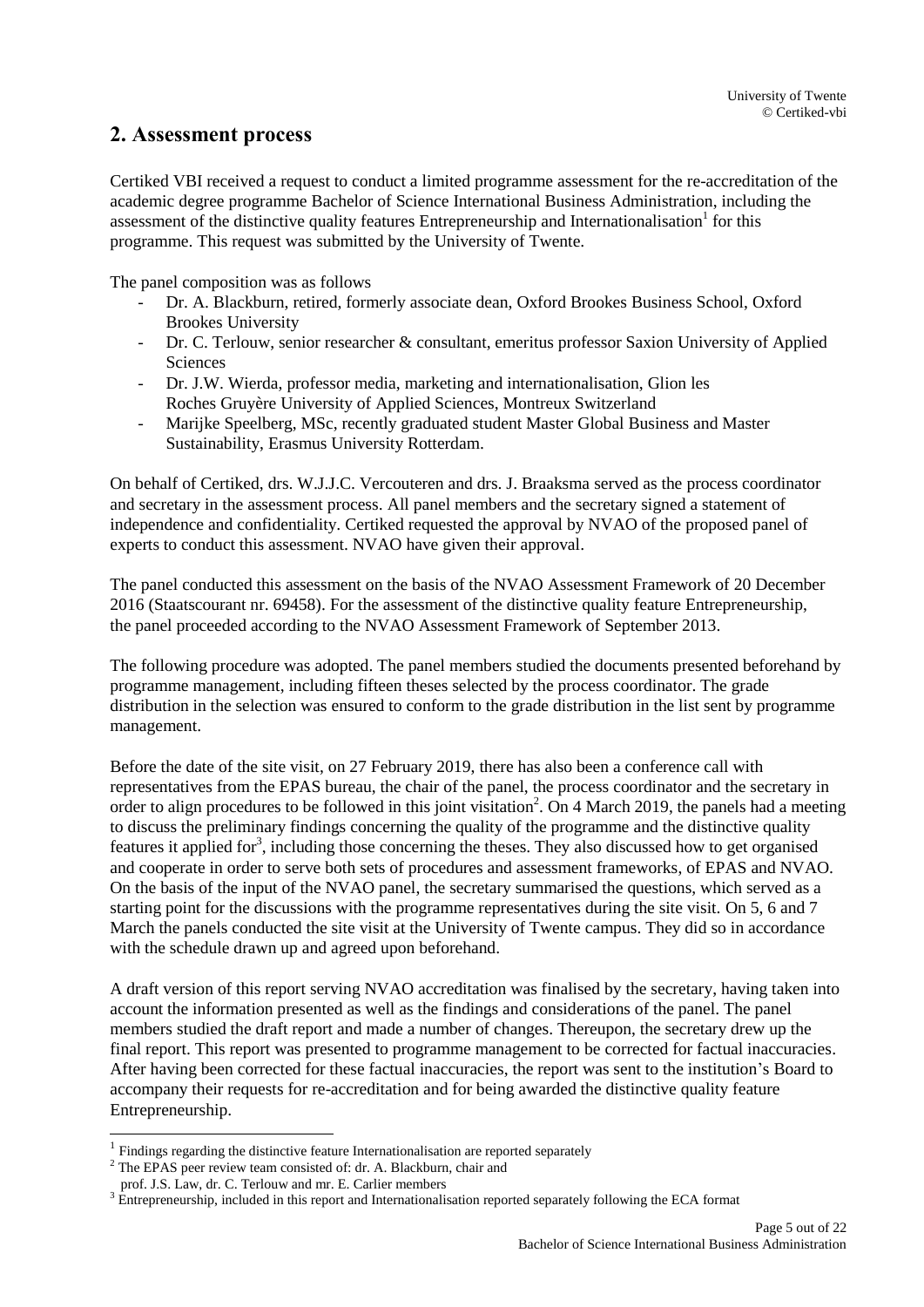## <span id="page-5-0"></span>**3. Basic information about the programme**

*Administrative information about the programme:*

Name programme in CROHO: Bachelor of Science International Business Administration Orientation, level programme: Academic Bachelor Grade: BSc<br>Number of credits: 180. 180.0 EC (three-year programme) Specialisations: Not applicable Location: Enschede Mode of study: Full-time Registration in CROHO: 50952

*Administrative information about the institution:*

University of Twente Status of institution: Government-funded university Institution's quality assurance: Approved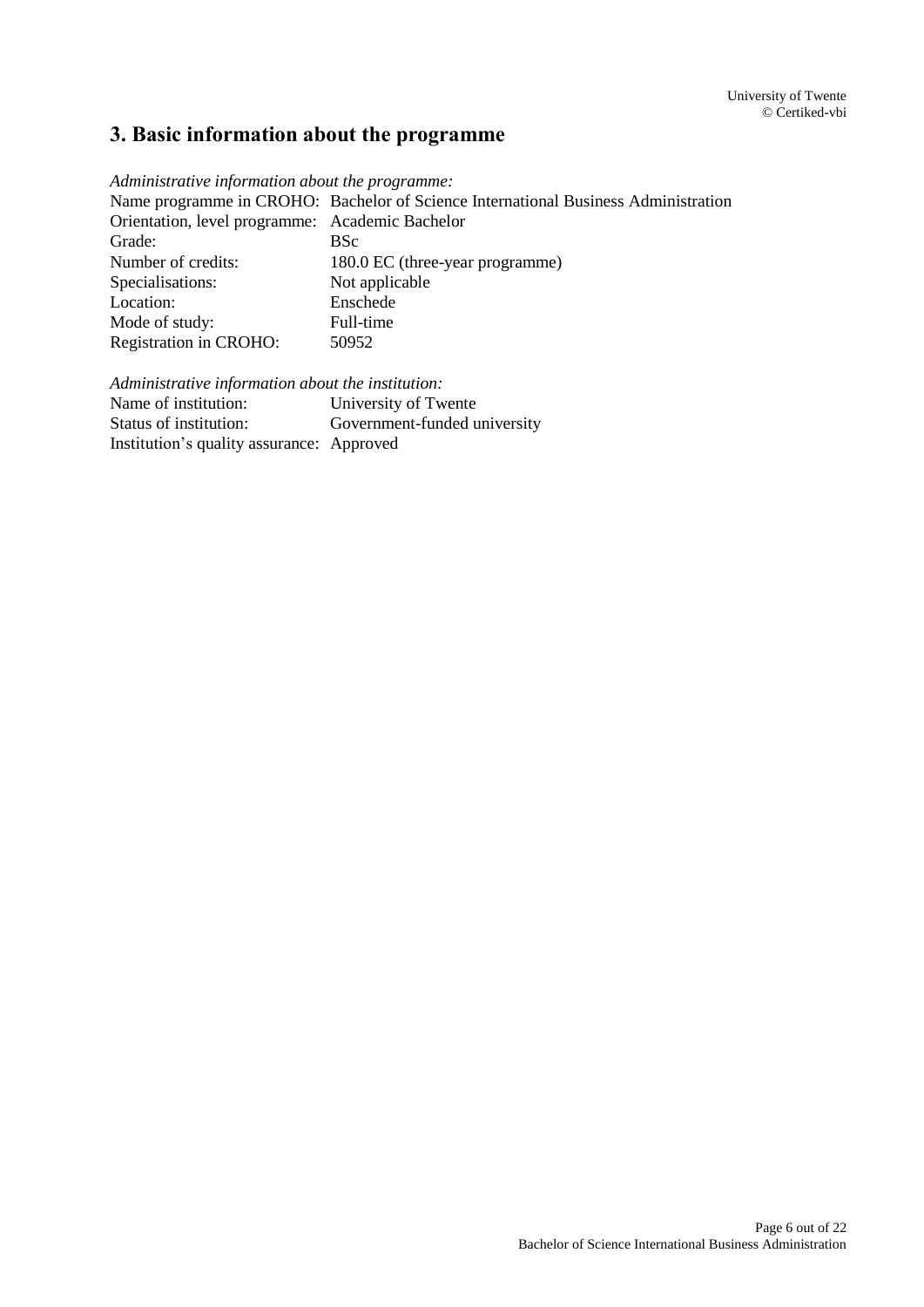## <span id="page-6-0"></span>**4. Findings, considerations and assessments programme**

The University of Twente (UT) was founded in 1961. It is a relatively small university with about 11,000 students and 3,500 staff members. Its mission is to provide innovative scientific education and research in an international context and with interactive involvement of industry. Furthermore, it focuses on a 'high tech, human touch' (HTHT) approach whereby technical sciences and social sciences are connected. The UT is known for its entrepreneurial character.

Since 2013 all undergraduate programmes at the UT are organised according to the Twente Education Model (TEM). In this model, students are trained for three roles: researcher, designer and organiser. The 15 EC thematic modules consist of a coherent set of courses and at a project often in close cooperation with companies. The emphasis is on problem-oriented and project-based learning in an international environment. Thus, an entrepreneurial mindset and behaviour, including sensitivity for ethics, responsibility and sustainability (ERS) is stimulated. Modules include academic reflection on the relations between science, technology and society (ReSTS).

The Bachelor of Science International Business Administration (IBA) is a programme of the Faculty of Behavioural, Management and Social Sciences (BMS), one of the five faculties of the UT. Within the Faculty of BMS, groups of departments are clustered. The IBA programme belongs mainly to the High Tech Business and Entrepreneurship Cluster (HBE), but faculty from other clusters are also involved.

#### <span id="page-6-1"></span>**4.1 Standard 1: Intended learning outcomes**

*The intended learning outcomes of the programme have been concretised with regard to contents, level and orientation; they meet international requirements.*

#### *Findings*

 $\overline{a}$ 

The self-assessment report describes how the programme aims for graduates who are pioneering and curious with an inclusive mindset. Their abilities are centered around three roles: research, design and organise. Each of these roles takes place in internationally-oriented, interdisciplinary projects with a broad social and economic impact. They are well-prepared to further specialise in an MSc business administration programme or to work in a general junior management (advisory) role in an international context. The programme formulated eleven intended learning outcomes which are organised per role: research (4), design (3) and organise (4). The documentation illustrates how the intended learning outcomes relate to each of the Meijers criteria<sup>4</sup>. Furthermore, it is mentioned that they are in line with the SIUE proposal<sup>5</sup> and that the EQUAL<sup>6</sup> guidelines have been used as a domain-specific framework. Finally, the programme mentions that the Principles for Responsible Management Education (PRME) are signed.

A comparison has been made with other universities offering international business programmes at bachelor level. The comparison with programmes abroad focusses on positions in the market and general profiles of universities. It is mentioned that Dutch students mainly choose regional bachelor programmes, whereas international students pay more attention to rankings when deciding where to pursue a bachelor degree. The programme compares itself more in depth with universities of a similar size and age. They chose the University of St Andrews for its international outlook, the University of Texas at Dallas for

<sup>&</sup>lt;sup>4</sup> Meijers, A. W. M., Borghuis, V. A. J., Mutsaers, E. J. P. J., Overveld, van, C. W. A. M., & Perrenet, J. C. (2005). Criteria voor academische bachelor en master curricula = Criteria for academic bachelor's and master's curricula. (2e,

gew. dr. redactie) Eindhoven: Technische Universiteit Eindhoven.<br><sup>5</sup> Proposal for the Definition of Course Levels, LEVELS Task Force – SIUE (Southern Illinois University Edwardsville).

<sup>6</sup> European forum for formulating opinions and guidelines about quality assurance and development in higher business and management education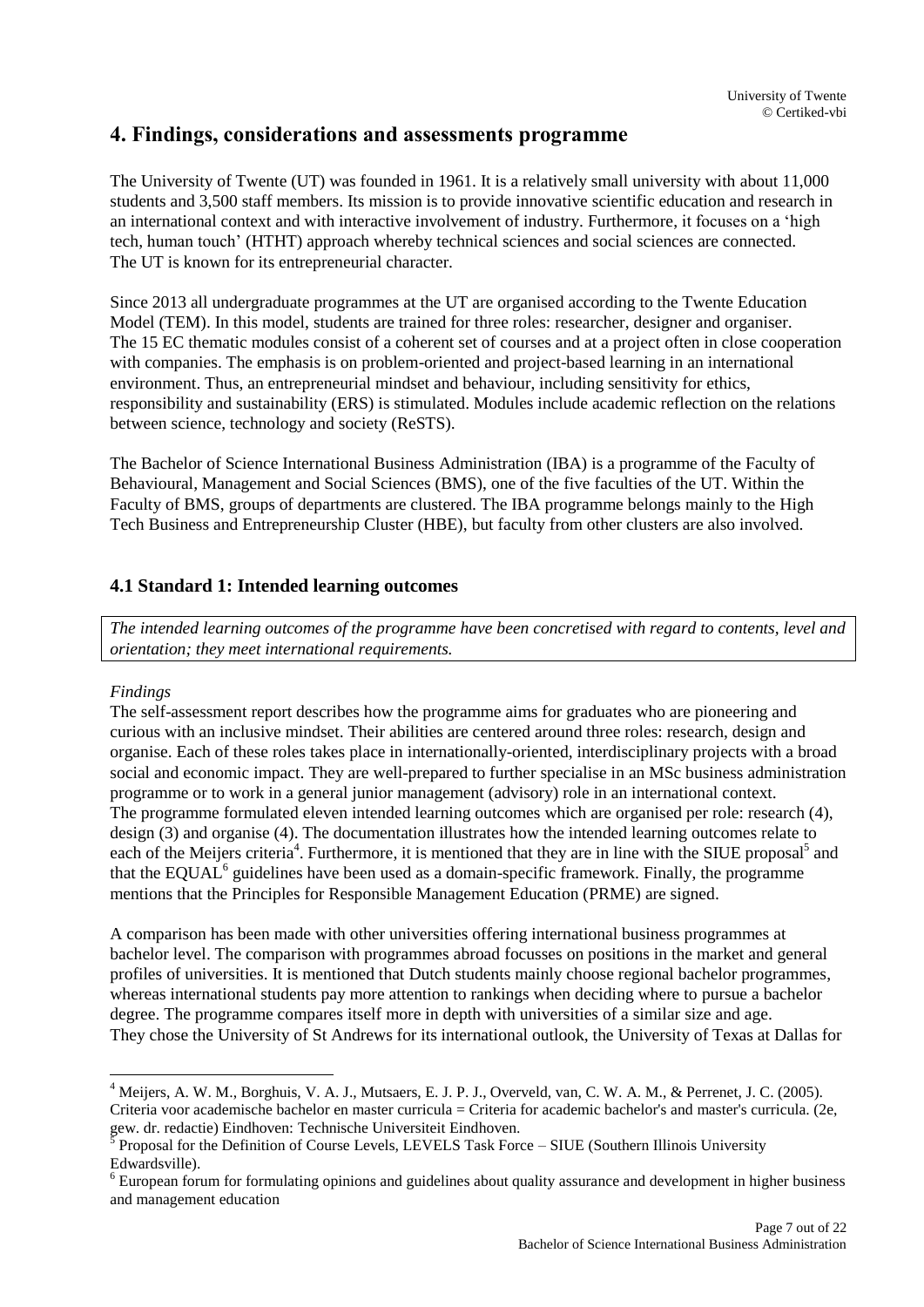its research reputation and the University of Strathclyde for its teaching portfolio. Furthermore, the programme has some close partnerships for offering double degrees at master level. This applies to the Technical University of Berlin, Lappeenranta-Lathi University of Technology and the University of L'Aquila. The documentation includes a list with a substantial number of exchange partners for the BSc IBA.

As is quite common in the Netherlands, bachelor students are primarily trained to continue their studies at master level and not so much to enter the labour market. Members of the board of practitioners mentioned that BSc graduates from Twente are already more familiar with working in a company organisation than other BSc graduates in business administration. Furthermore, they illustrated that, if they employ a BSc, they prefer the potential of a BSc in business administration from a university above BSc graduates from universities of applied sciences. Almost all the IBA students that the panel spoke to, intend to follow a MSc, sometimes even a double degree. The one student intending to go back to industry, plans to pursue a MSc alongside his job. Graduates of this programme have direct admission to the Master of Science Business Administration. They can apply also for other master programmes of the University of Twente as well as master programmes on business administration of other universities in the Netherlands, although sometimes there will be additional requirements.

#### *Considerations*

The learning outcomes are organised in line with the universities' profile of educating students as researchers, designers and organisers. The documentation convinced the panel that the intended learning outcomes comply with four frames of reference, including those paying special attention to international and professional aspects. The panel noticed that especially the scientific elements of the Meijers criteria are reflected in all three categories of intended learning outcomes. Unfortunately, the programme's comparison to other, similar, universities concentrates more on positions in the market and general profiles of the universities than on profiles of the bachelor programmes themselves. The panel presumes that the partnerships for the double degrees at MSc level and the exchange partners for the IBA programme at least deliver courses fitting with the IBA intended learning outcomes.

#### *Assessment of this standard*

These considerations have led the assessment panel to assess standard 1, *Intended learning outcomes* to be satisfactory.

#### <span id="page-7-0"></span>**4.2 Standard 2: Teaching-learning environment**

*The curriculum, staff and programme-specific services and facilities enable the incoming students to achieve the intended learning outcomes.*

#### *Findings*

#### Curriculum

The IBA programme has five learning lines: three are thematic in character and address internationalisation, entrepreneurship and responsible management, and the remaining two are skills oriented, addressing research methods, and academic and professional skills. The programme consists of seven mandatory modules (15 EC each): Technology, organisations, people (TOP); Business operations management (BOM); Finance, accounting and information systems (FAIS); HRM, organisational behaviour, information management, business law (HOLI); Strategy, marketing and economics (SME); Innovation and entrepreneurship (INN&ENT); and Change management, corporate governance, business ethics, leadership & strategic and responsible foresight (CHANGEL). The CHANGEL module integrates the learning lines. Students can choose two out of four programme related electives: Digital marketing for networked business or Supply management; and Financing entrepreneurial start-ups and innovative firms or Business innovation through IT project management. A minor or study abroad (30 EC) and the thesis (15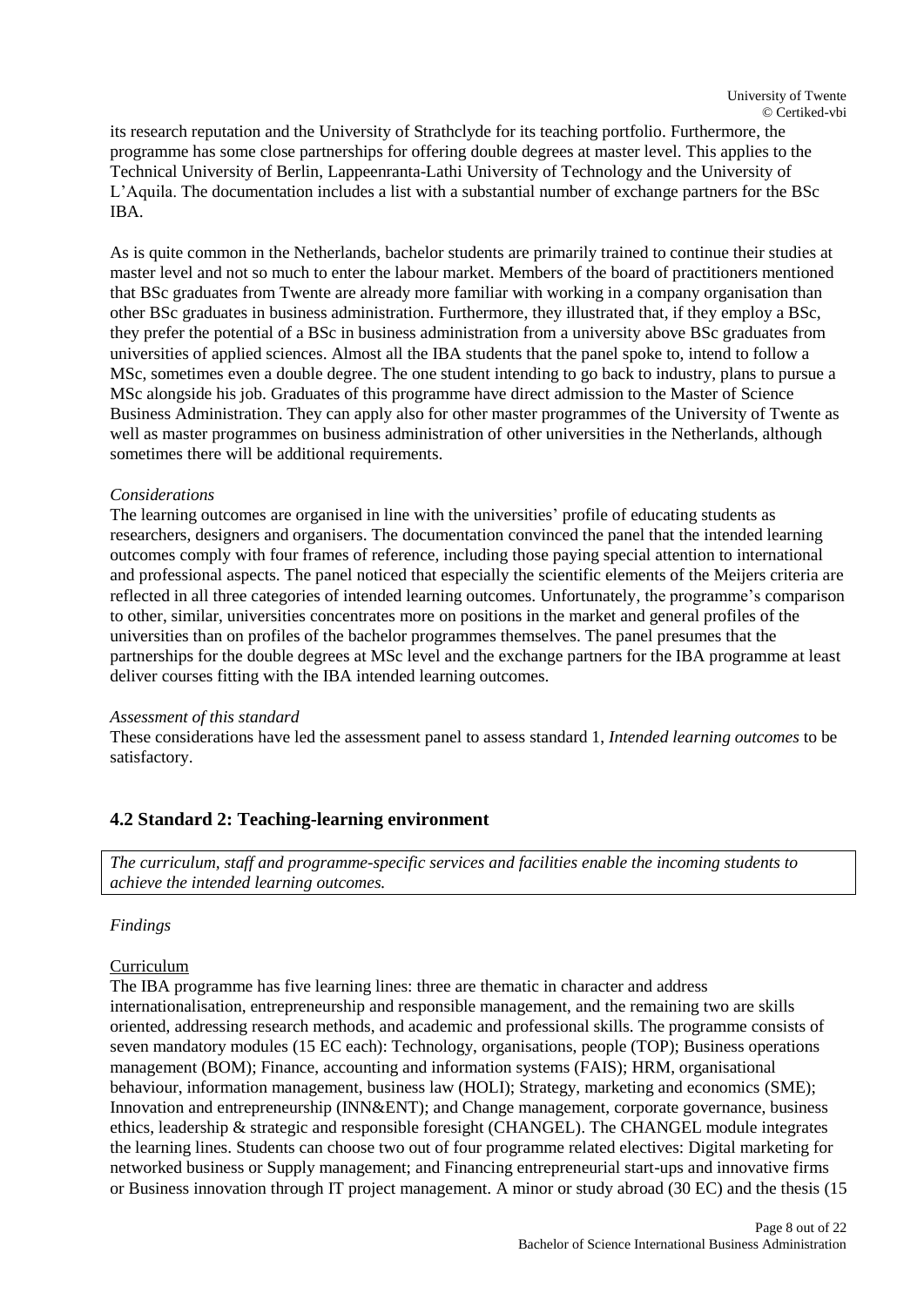EC) complete the programme. Excellent students may follow the deepening intra-curricular IBA STAR programme (a more challenging version projects) or the broadening UT's extra-curricular bachelor's honours programme (30 EC).

Coherence in the curriculum is not only organised through the sequence of modules and the learning lines, but especially also via TEM, the Twente Educational model. In TEM, each module consists of a set of courses and an integrating project. Thus, problem-oriented and project-based learning is realised. Students are made responsible for their own development and their self-knowledge increases in the course of the modules. They set up an individual personal development plan, especially within the modules on strategic marketing and entrepreneurship. The personal development plan is assessed in the INN&ENT module on entrepreneurship at the end of the first semester of the second year. By creating a career development and skills portfolio, students reflect on their progress. The mandatory international experiences are also documented in their career development and skills portfolio's and equally contribute to developing selfknowledge. Students can choose from several possibilities: study abroad, the crossing borders minor including a study tour, an internship, a summer school or a thesis project abroad. The career development and skills portfolio has no credits, but is assessed in the CHANGEL module in the second semester of the third year. Students admitted that they initially did not take the attention for skills very seriously as they perceive this as time-consuming. From the third year onwards, however, they begin to appreciate the benefits of the learning activities within the skills line.

Students also reported that they are encouraged to realise an internship and/or international experience in the minor period. When asked about group work in projects, they explained that they work with team contracts and receive guidance from second year students (student tutors). When problems arise, they first try to solve these within the group. If this does not work, they turn to the student tutor and eventually the teacher. This process may have various outcomes: the problem may be solved, a group member may receive a lower grade or may even be expelled from the group. Students reported a case where a teacher helped to solve a problem; not only by excluding one student from the project but also by getting reorganised in order to successfully finish the project.

Each module has an accompanying scheme that consists of the learning objectives of the courses and the project; how they relate to the intended learning outcomes, Bloom's taxonomy and the six maturity levels distinguished<sup>7</sup>; the number of ECs allocated per part of the module; how each part is assessed and the weighting of the parts as well as whether students are assessed as a group or individually. Each module pays attention to research, entrepreneurial and international elements. Lecturers refer to their own research, projects are often realised in close cooperation with companies and themes are approached from an international perspective. In the TOP-module for example, a project teams consist of about five students with various national backgrounds. Each project team will be assigned to a real-life company. The group must describe and analyse this company by utilizing the theories and models offered. The group has two contact moments with the company: presentation and interview. In the elective on Digital Marketing for networked businesses the international team is assigned to a real company or non-profit organisation. The task is to analyse and assess the web presence in order to identitify the organisations' on-line strategy. Project teams at least have one international member in order to guarantee the development of intercultural skills. Teaching methods aim for blended learning by using an electronic learning environment (Canvas), delivering a mix of conventional lectures and workshops, flipping the classroom with micro lectures (especially for research methods), simulation games and using facilities like the 'classroom of the future' and a design lab.

Students reported that their choice for this programme is motivated by variety of reasons, among which are: the educational model, the entrepreneurial spirit, the broadness of the programme, English as the programme language, and the international context. Even though the number of international students is rather low, students indicate that they appreciate the international mindset of the programme. They also mentioned the value of mixed groups, not only in projects but also in 'STRESS, the programme's study association. Students appreciate micro lectures and mentioned that they are encouraged to take up a variety

 $\overline{a}$ 

 $<sup>7</sup>$  Apparently level 1 to 4 apply for the bachelor level and 5 and 6 are included for the master level.</sup>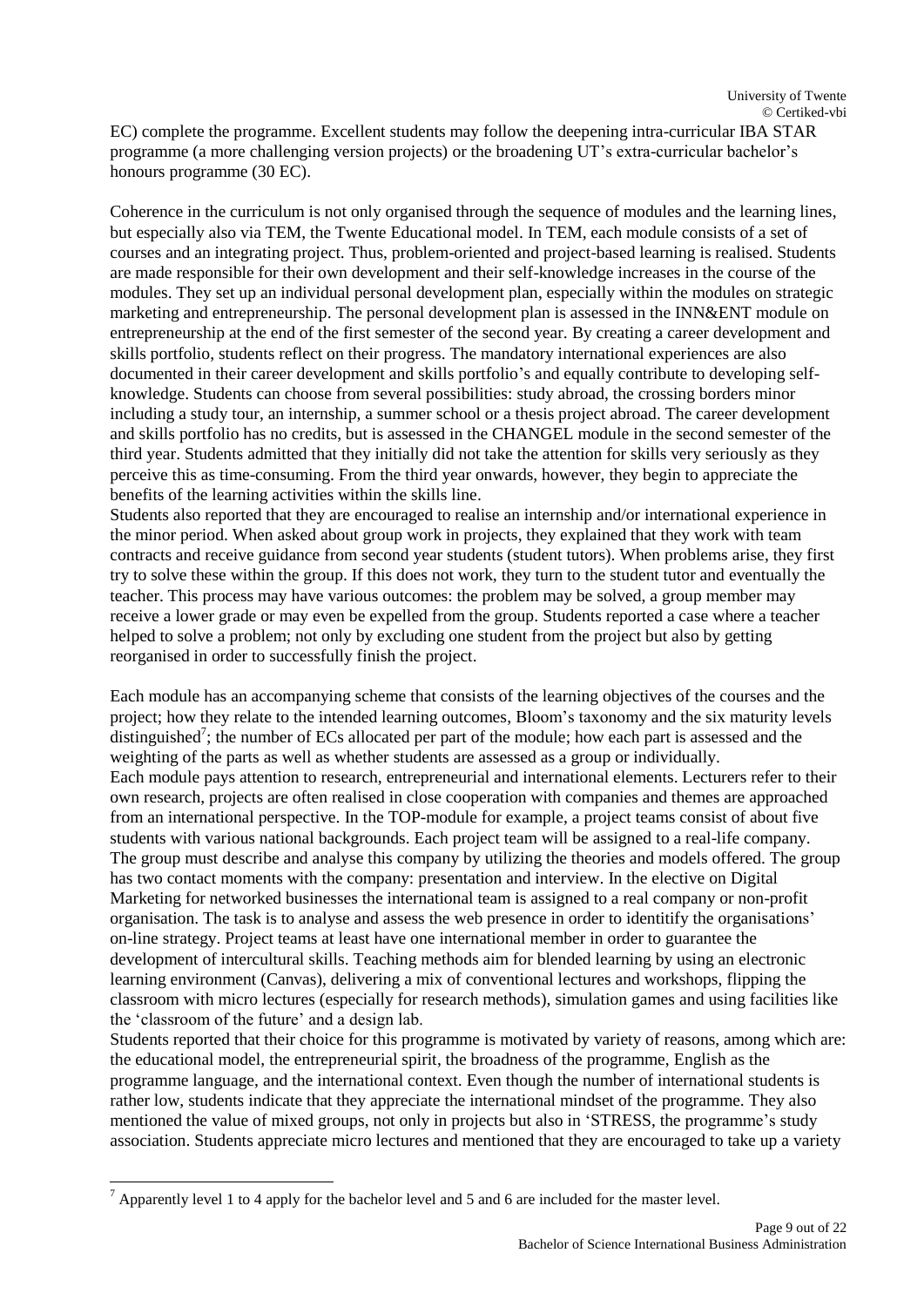of activities, but do have to put some effort in it. They also had some suggestions for improvement: they would like to see the programme devote more attention for practical skills and invite more international companies and big organisations for guest lectures and workshops.

The panel wondered to which extent ambitions are realised regarding ERS (ethics, responsibility and sustainability) and ReSTS (reflection on the relations between science, technology and society)<sup>8</sup>. Explicit attention for these themes appeared to be limited to CHANGEL, although the documentation also mentions integration in other modules, like a guest lecture in TOP and a sustainability assignment in SME. The panel therefore discussed these topics with several interlocutors. Heads of subject areas argued that ERS is visible for example in the IT oriented elective, which compares data control in several countries and discusses cultural differences in this respect. Faculty mentioned attention for research ethics in the research methods courses embedded in TOP and HOLI. Students experience ERS as only lightly touched upon during lectures and therefore think it is not really taken seriously in the programme. Courses are evaluated at least twofold: by surveys, which the programme regards to be informative despite low response rates, and by complementary panel meetings of students. All courses are evaluated, the outcomes are discussed in the programme committee and improvement plans are developed and implemented. Faculty provided a good example of this: the course on qualitative research methods was changed from a badly evaluated course into a well evaluated one.

#### Entrance requirements, mobility through the programme and guidance

Intake criteria are mainly based on Dutch legislation. Applicants with a pre-university education certificate (VWO) and sufficient proficiency in mathematics can enter the programme. The pre-university education certificate implies sufficient proficiency in English. In practice, all applicants who followed the track 'culture and society' in their pre-university education can enter directly. Students from Bologna-signatory states who are admissible to their national universities are admissible directly too, as their levels of mathematics and English are expected to be sufficient. For other diploma's, the university relies on guidelines of Nuffic.

Under Dutch legislation, it is not allowed to use other entrance requirements in order to select students. It was therefore decided to focus on self-selection in the first semester of the programme. The first module (TOP, technology, organisation & people) is designed as an orientation module. The second module (BOM, business operations management) includes tests for quantitative and analytic competences and acts as a selective module. The dropout rates in the first year are rather high, 29% in 2017/18. After the first year, they vary but have remained under 10% since 2013/14. For 2017/18, it is 0%. Dropout rates and mobility through the programme are influenced by the rule that modules are graded at once. Eventual resits for parts of the assessments are possible within the module, but not later on. At the moment, the programme is analysing the effects of an adjusted regulation, which entails that, when at least 10 out of the 15 EC are obtained, resits may be done the next year.

The programme intends to enrol 45% Dutch students, 45% other European students, especially German students, and 10% non-European students per cohort. For the academic year 2018/2019, the percentages are 56%, 32% and 11% respectively (and 1% unknown). About two third of these 140 students is male and one third female. The figures in the documentation show a decrease of European, especially German, students in favour of non-European students. In order to increase the percentage of international students, especially non-European ones, local agents have been contracted to promote the programme. Also Navitas is organising pre-university years in order to bridge the gap between the entry requirements of the programme and the education of the non-European students. Last year, the UT experimented with an online open day in addition to other marketing activities like on site open days, school visits, and 'student for a day'. IBA's online open day turned out to be very popular. According to the inflow monitor, the most important reasons for students to choose IBA are: career opportunities upon graduation, the content of the programme and the language of the programme. The marketing study of 2017 mentions as the following elements as most attractive: learning to design innovative smart solutions and studying from an international

 $\overline{a}$ 

<sup>8</sup> The university requires a minimum of 10 EC ReSTS education.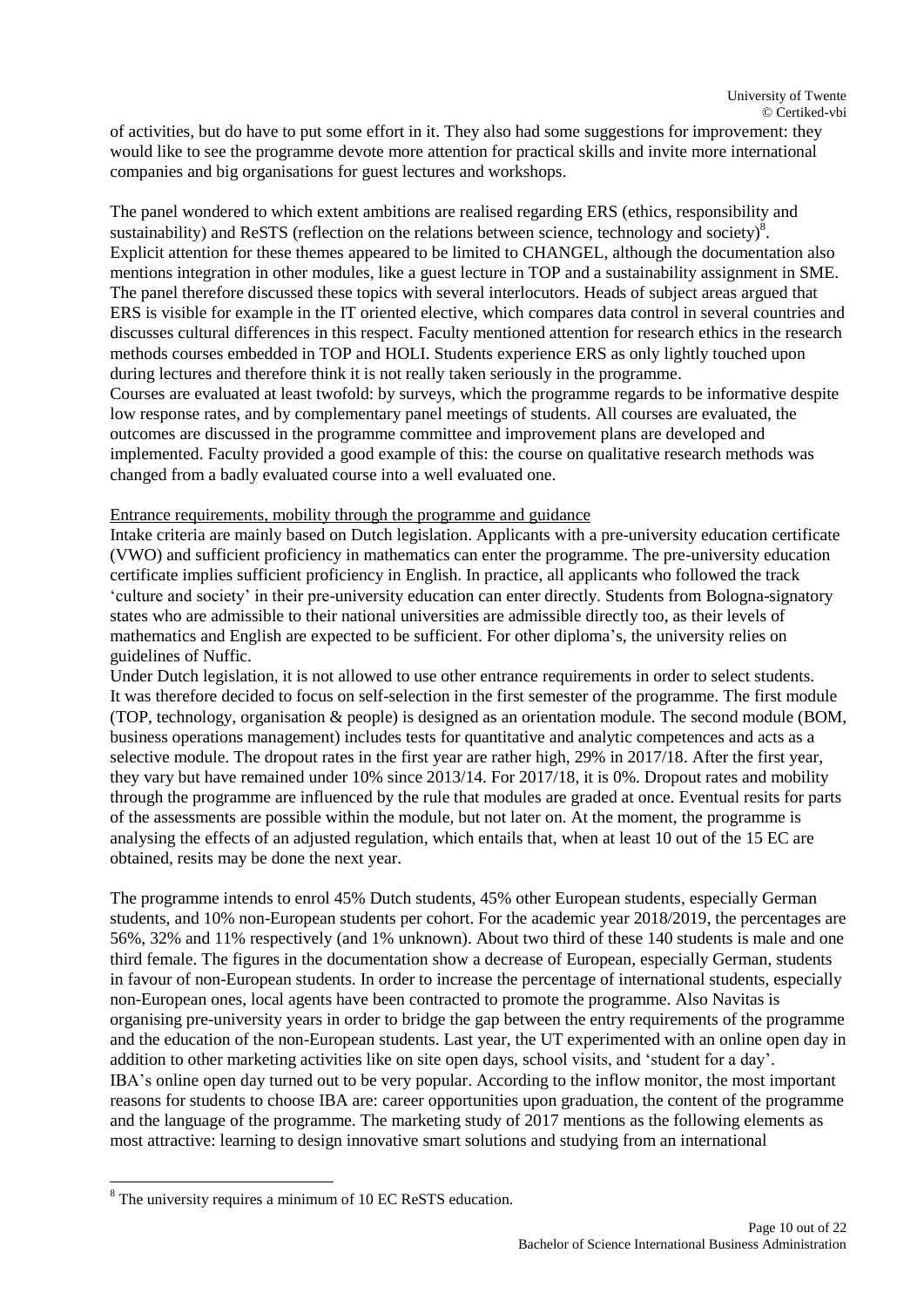perspective. Students confirmed these motivations during the site visit and added elements like 'having a click during the open day', practical work, the technical environment, projects, involvement of companies, the small scale (being a name instead of a number), business cases and recommendation from outside the university.

Before the end of the first semester, students are advised on whether or not to continue the programme. Binding study advice is provided at the end of the year. This is a national requirement. Dutch students need to have passed a minimum of 45 EC at the end of the first year. Students on a visa have to obtain at least 30 EC per year due to the national Modern Migration Policy Act. Personal circumstances can be a reason for delaying these binding advices for a year. If this occurs, students are monitored and guided more intensively; not only by study advisors but if necessary also by student counsellors or psychologists. During the site visit, it became clear that personal circumstances increasingly influence study progress. This is one of the reasons that study advisors invite all students shortly after registration for a meeting to get to know each other and to establish whether any individual arrangements are or might become necessary. The programme management and the staff realise that TEM requires intensive and proactive study activities from students. In order to get and keep students in the right attitude and study pace, there are 15 to 20 contact hours per week. For the same reason, study load is programmed and monitored carefully, especially during the first year. Staff members mention that they support and guide students in being successful. Students highly appreciate that teaching staff is very dedicated, helpful and easy to approach.

#### Staff

l

UT policy states that all staff who have attained the position of full, associate or assistant professor should hold a doctorate degree and have (or gain) international experience. All IBA staff (44) in these positions comply with this policy. Most faculty (39) have a university teaching qualification (UTQ). Of all faculty, 14 have (almost) full-time industrial experience and 16 are female<sup>9</sup>. The 19 non Dutch staff consists of 13 different nationalities. Besides this, 4 of the 25 Dutch faculty have registered international experience of more than one year. The staff student ratio is 1:11.

In principle, faculty are expected to spend 80% of their time on teaching and 20% on research. In the workload model, other factors influence the distribution of research and educational tasks as well; for example research grants obtained, special tasks like coordinating, being on the programme committee or the examination board; etc. Professionalisation regarding teaching is stimulated and facilitated in several ways, for example through educational research in the context of the senior university teaching qualification (SUTQ) and through preparing papers on educational topics. Two staff members did some research on assessment in preparation of their SUTQ and several papers have been presented. A recent paper, for example, addresses the relationship between cross-cultural competences and international entrepreneurial intentions. Further development of educational leadership is stimulated through participation of groups of UT staff in the Executive Educational Leadership Programme offered by the University of Utrecht.

During the site visit, professionalisation has been discussed with several interlocutors. It became clear that workload is an issue and that professionalisation is not (yet) incorporated in the workload model. There are many interesting opportunities, mostly paid for by the university. However, using them makes staff sometimes feel guilty towards colleagues have to take over work which needs to be done. This illustrates what faculty also mentioned: since the introduction of TEM, teaching has become much more a team effort than an individual effort. Proficiency in English among staff seems to be an issue according to the national student survey and the students who participated in the site visit. The heads of department and programme management however estimate that this is due rather to students not being used to and/or being able to cope with several different accents in English than with lack of proficiency. Therefore, they are now investigating if they can equip students to better understand different English accents.

 $9$  Figures in the documentation sent before the visit and more recent ones provided at the request of the panel during the site visit differ. Here the figures provided during the site visit are used.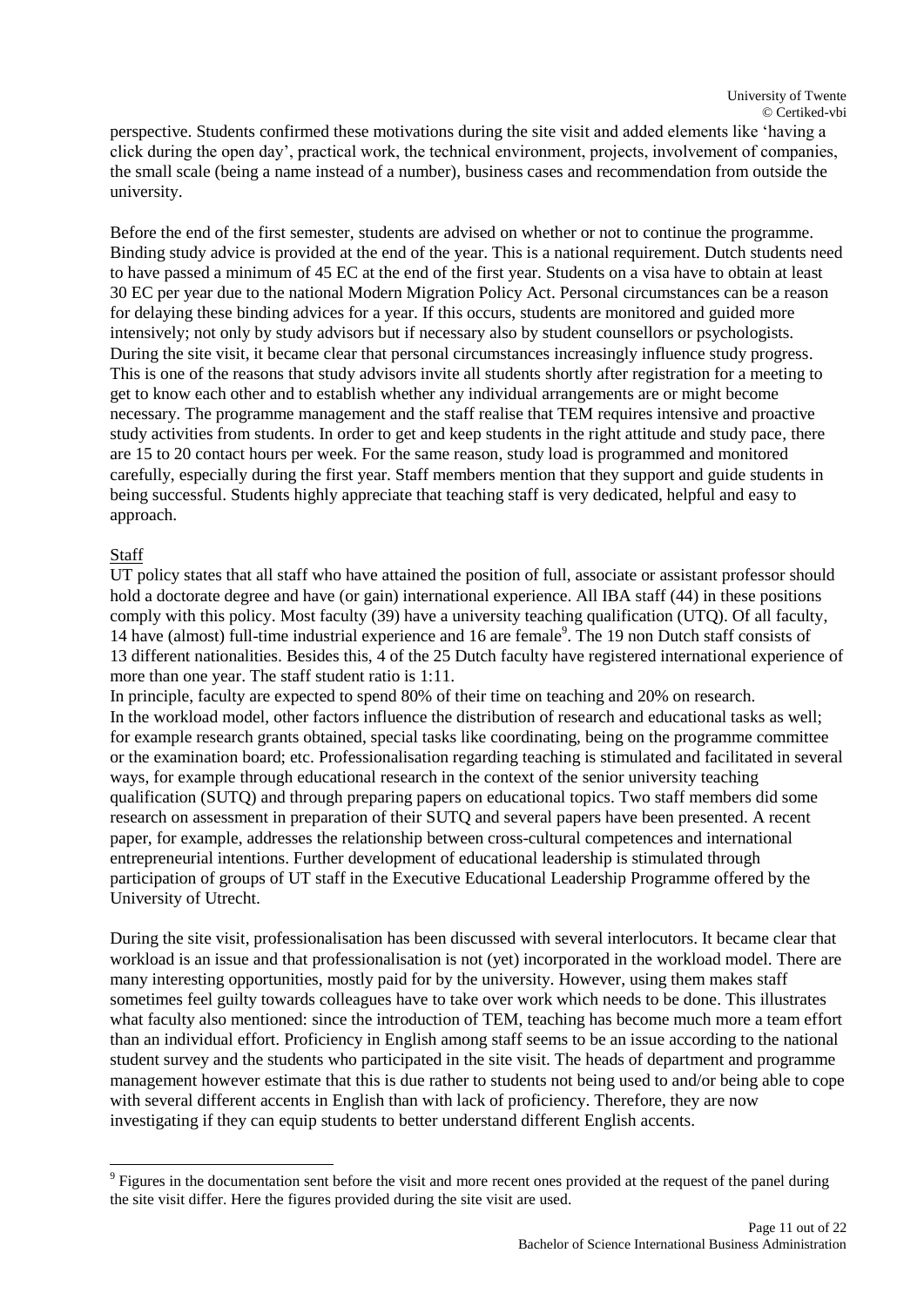#### *Considerations*

The panel met very enthusiastic and dedicated staff and students. All appreciate the TEM model and the intensive cooperation it requires within the modules. The teaching staff gains satisfaction from developing and delivering modules in cooperation. Students especially appreciate projects in which they cooperate in groups alongside individual study in courses. They all also showed enthusiasm and pride with regard to the integrated, international and entrepreneurial character of the programme. The panel agrees with them entirely with regard to the design of the programme and TEM. The design is accompanied with clear schemes showing the alignment of intended learning outcomes, module objectives and assessments. Disciplines are well represented in courses and integrated in the projects. According to the panel, the sequence of modules is adequate. The panel was slightly concerned about the small extent to which ERS is addressed in the programme. Upon closer investigation, ERS turned out to be more present in the programme than first thought, but the panel still thinks that it could be made more clear for students by connecting it more explicitly with the content of the modules. The panel appreciates the role of the individual personal development plan which covers skills and international experiences. This clearly illustrates that students indeed are made responsible for their learning, especially as they do not only have to plan but also to reflect on these issues in a career development and skills portfolio. Students do not immediately appreciate this part of the curriculum, but they do underline its value from the third year onwards. The panel suggests to provide credits for it.

The panel also values that a variety of companies are involved with the programme, especially in projects and internships. The board of practitioners functions as an advisory board. This is underlined by the fact that several of their suggestions have been implemented, either fully or adjusted for practical reasons. Staff and students are clearly aware of international aspects, despite the fact that the student population is not yet as balanced as intended and staff has to be keen on gaining international experience. The panel noticed that staff members were not only aware of this necessity but that they were also prepared to invest in it.

The panel found the entry requirements clear and appropriate for all groups of students: Dutch, European and non-European. The panel is aware that selection for a Dutch bachelor programme is hardly possible and therefore understands that the programme introduced mechanisms for selection in the first year, meanwhile accepting relatively high dropout rates as part of the deal. Nevertheless, the panel also thinks that the already existing actions should be continued in order to decrease the dropout rate. The panel noticed that the division of Dutch, European and non-European students does not yet reach the programme's ambitions. It also noticed that marketing efforts have been made to improve the balance. The panel considers arrangements for monitoring study progress, study advice and mentoring to be adequate. It fully understands that students appreciate the personal approach provided by the TEM model, the dedication of staff and the favourable staff student ratio of 1 : 11. The panel found various arrangements for staff development and professionalisation, including stimulating educational research among staff. Unfortunately these activities are not yet included in the workload model.

#### *Assessment of this standard*

These considerations have led the assessment panel to assess standard 2, *Teaching-learning environment* to be good.

#### <span id="page-11-0"></span>**4.3 Standard 3: Assessment**

*The programme has an adequate assessment system in place.*

#### *Findings*

The assessment plan of the programme shows the relationship between the intended learning outcomes and the learning objectives of the modules, the assessment methods used to assess the learning objectives and the maturity level per learning objective. Each module has an assessment scheme specifying the assessment of module components, their relative weight and whether groups or individuals are assessed. At least 50%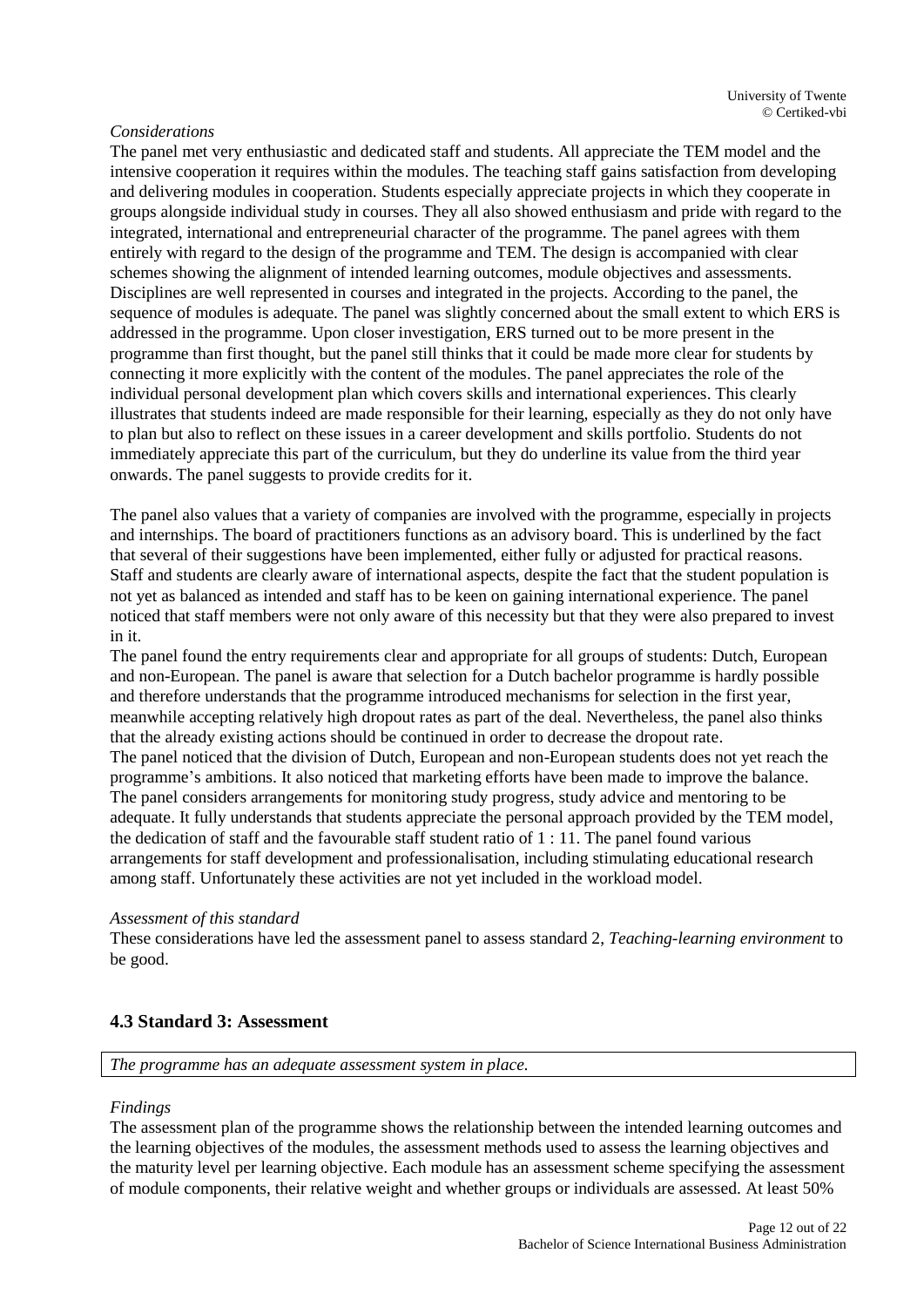of each module is individually tested and assessed. The weight of projects in modules varies from 20% in FAIS and SME to 50% in CHANGEL. The number of components in the assessments of modules varies from three in TOP to seven in CHANGEL<sup>10</sup>; most modules have five components. The assessments of the components vary in form. Project deliveries are used to assess problem-solving and teamwork, essays to assess argumentation skills, and multiple choice as well as open questions to test knowledge and insight. Multiple choice is mainly used in the first two years. It overall covers 20% of the individual testing of students. Faculty explained that multiple choice is used in order to quickly grade and inform students and because sometimes these tests are more valid and reliable. They added that in other cases, open questions or a combination of these two forms of testing is more suitable. Students receive the assessment criteria beforehand; for products like papers and reports, this usually happens in the form of a rubric. For written tests, resit options are offered within the module. Students have the right to resit in order to improve their grade or to make up for a missed test. EC's are only gained when the entire module and its assessment are completed. This is known as the 'all or nothing' rule. Modules normally have to be completed within one academic year and consequently within the quartile in which the module is offered. The Education and Exam Regulations (EER) indicate some exceptions allowing students to resit a module component under certain conditions in the next academic year if it applies for less than 1/3 of the module assessment.

The programme management discusses sets of assessments per module with the module coordinators. At the moment, a pilot is running with peer reviewing of testing and assessment between different teams of modules. Each year at least one, but preferably two sets of module assessments are screened by an expert in testing and assessment of CELT, the Centre of Expertise in Learning and Teaching. Experts from CELT established that the quality of testing and assessment has improved over the years. When asked which issues still deserve attention, they mentioned formulating questions more clearly and making criteria more explicit.

The programme management discusses the results of the screenings with the module coordinator, who is responsible for improvements. The faculty advisor of CELT told the panel that according to her a challenge is to reduce the high number of assessments and to further integrate assessments within modules. Faculty provided examples of modules in which integrated testing has effectively been realised, such as the projects in the HOLI module and an elective on financial management. Students reported that they experience testing and assessment as generally fair and varied, although they think that tests are sometimes geared a bit too much to reproductive knowledge. They also reported that getting a high grade for a project is extremely difficult as high grades are not easily given.

Theses are expected to pay attention to theoretically embedded problem solving or design projects. This implies that research has to be included in all theses. Therefore, a research proposal has to be approved before a student can start the thesis project. Supervision is organised within bachelor circles where similar topics are brought together. Students also get individual supervision at regular moments. Theses are assessed and graded with a rubric by the supervisor and a second examiner. This rubric seems adequate for the intended learning outcomes regarding research, but less so for the ones regarding design and organise. The fifteen theses studied by the panel show that the rubric is always used but that additional arguments for the grading often lack or are insufficient. This sometimes made it difficult for the panel to understand why a particular grade was awarded, also compared with each other consistency sometimes lacked. Furthermore, five out of fifteen theses seem to be graded quite high despite methodological and/or conceptual weaknesses.

The examination board has recently decided to organise an external peer review of theses by two staff members from EPAS accredited partners in Croatia and Finland. Their findings show both similarities and differences with the ones of the panel. Similar are the conclusions that comments related to scoring in the rubric are often insufficient. The peer reviewers also came across some poor methodological approaches,

 $\overline{a}$ 

<sup>&</sup>lt;sup>10</sup> The assessment of the CHANGEL module consists of two individual knowledge tests, two individual papers, one project report and two mandatory session with a 0% weight: presenting and defending the project report and a business case reflection session. These tests represent 12 EC. The other 3 EC of CHANGEL are reserved for the research proposal for the thesis.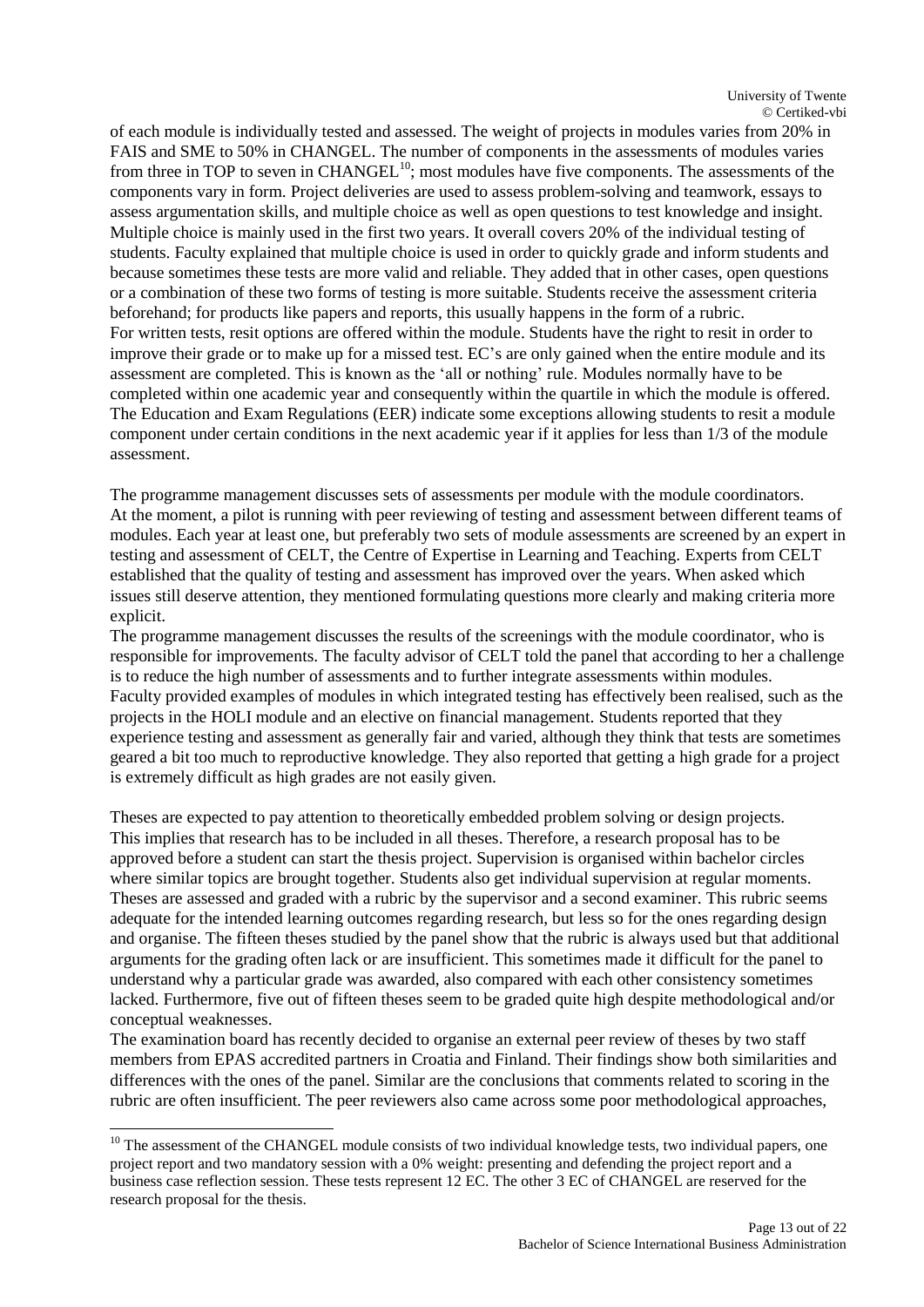especially in qualitative research. Unlike the panel, however, the peer reviewers consider the grading to be rather low. When the panel discussed these issues with the examination board, the board argued that theses are always assessed by two supervisors, and accompanied by an advice from a representative from the company involved. They also mentioned that they recently introduced internal 'thesis carousels' for calibration reasons. Furthermore, they told the panel that the problems with the rubric have been signalled to the programme management. The panel suggested to include an extra column in the rubric in order to invite examiners to be more explicit in their comments. In addition, the panel wondered why the rubric for the bachelor and the master thesis are similar. The examination board replied that the difference between bachelor and master lies mainly in scale and scope. The panel nevertheless suggested to incorporate more differences in the bachelor and master rubric for theses, which could be realised by incorporating the Meijers criteria for bachelor and master more explicitly.

The examination board explained to the panel how they developed from reactively fulfilling formal tasks to proactively concentrating on the responsibilities regarding the quality of testing and assessment. An example is the interactive website which they developed for dealing with requests of students. The annual report also lists several tasks mandated to the programme management and the programme director; for example deciding on entry qualifications, authorising minor projects and electives, and signing certificates. In the process of issuing examiner rights to the teachers (and providing exemptions under certain circumstances), the examination board monitors the teaching qualifications, English language skills, PhD and expertise of teachers. The annual report of the examination board shows that from the 98 examiners nominated, 93 were appointed in 2017/2018. From these appointed examiners, 62 meet all criteria set. The other 31 examiners received a so called 'waiver'.

Screening tests is an important element in guarding the quality of testing and assessment. The panel has been told that tests of examiners with a waiver and/or striking evaluations or complaints from students receive priority in the long-term screening plan. The aim of this plan is to screen each module every five years. The minutes show that this cannot be realised due to limited capacity within CELT.

#### *Considerations*

The panel met an examination board that is very aware of its responsibilities regarding the quality of testing and assessment and is well in control. It mandated several tasks to both the programme management and the programme director, and streamlines regular tasks, like requests from students, as much as possible. These efforts have created time for checking seriously whether examiners nominated fulfil the criteria set, screening tests, initiating an external peer review of theses and checking whether plan-check-do-act circles are properly realised.

The panel also appreciates how the faculty advisor and the expert on testing from CELT support the programme management, the examination board and staff in optimising the quality of testing and assessment. The discussions made clear that CELT and the examination board identify some issues that deserve attention. This complies with the issues that the panel found, namely the number of tests per module, the quality of questions and explicating assessment criteria. Meanwhile, the panel encountered some good examples of tests and of integrated testing, not only in projects but also in some courses within modules. The panel regrets that the screening of tests cannot be done as frequent as the examination board would like, due to limited capacity within CELT. The panel recommends to give priority to reconsidering the number of tests per module. The panel wondered to which extent the 'all or nothing' rule has counterproductive effects for students. It was pleased to notice that the EER provide possibilities to maintain this rule with some flexibility and that these rules are applied effectively. Nevertheless, according to the panel Close and continuous monitoring of the undesirable side effects of the pass/fail rules remains necessary.

The panel has some worries about the rubrics for assessing and grading theses. First, it observed that the comments accompanying the scores are often lacking or meagre. Other external peer reviewers reported to have had similar observations. This lack of comments on scores and grades is might have contributed to the fact that peer reviewers found grading relatively low whereas the panel estimated several theses to be rather high graded. Second, the rubric for the bachelor thesis is similar to the one for the master thesis. It became clear during the site visit that the programme did consider the rubrics for the bachelor and the master thesis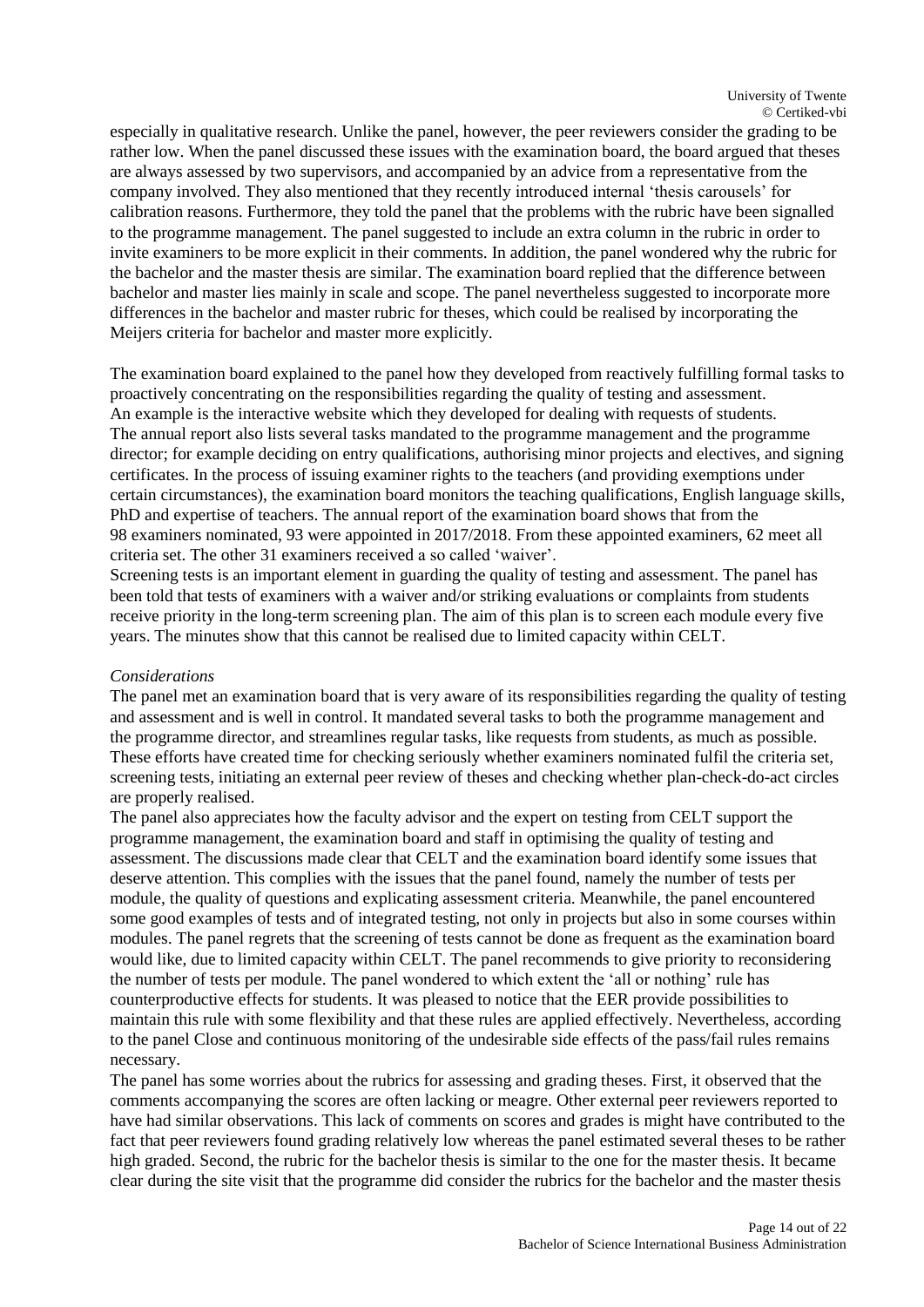carefully and that they relied on the difference in scale and scope between the bachelor and the master level. Nevertheless, the panel still believes that the difference between bachelor and master could be more and better incorporated when using the Meijers criteria for bachelor and master more explicitly in defining the rubric.

#### *Assessment of this standard*

The considerations have led the assessment panel to assess standard 3, *Assessment* to be satisfactory.

#### <span id="page-14-0"></span>**4.4 Standard 4: Achieved learning outcomes**

#### *The programme demonstrates that the intended learning outcomes are achieved.*

#### *Findings*

The fifteen theses studied by the panel show that the theses are basically an exploration of a research problem in business administration. The topics are appropriate for bachelor theses in business administration, although the panel regularly noticed some methodological and/or conceptual weaknesses. The theses certainly reflect the achieved learning outcomes on research. The documentation underlines this by mentioning that some IBA students have been nominated for an award by the Dutch National Student Research Conference and that 12% of the students graduate 'cum laude'. Theses provided, however, less insight into the achievements for the learning outcomes on design and organise, unless the project explicitly focussed on either an international business problem or an applied problem requiring active interaction with business or industry. This was only incidentally the case in the sample of theses the panel studied. Usually 'organise' and 'design' was shortly only an issue in the practical implications of the research. Nevertheless, these intended learning outcomes are addressed and (formatively) assessed in several modules, especially in projects. It is not yet clear to the panel where these learning outcomes are finally and explicitly assessed when they are not incorporated in the thesis project. The panel also noticed some elements of the grading of theses that deserve attention (see standard 3).

Most graduates continue their career by following a master programme, in 2017-2018 either in business administration at the UT (27%) or another master at the UT (6%) or elsewhere (68%). Students and alumni confirmed during the site visit that all students intend to continue with a master programme, sometimes a double degree. Even the one student planning to apply for a job, intends to follow a master programme alongside. All alumni met by the panel continued with a master, most of them pursuing the degree in business administration at the UT.

Members of the board of practitioners mentioned that IBA graduates are already more familiar with working in a company organisation than other BSc graduates in business administration. They furthermore illustrated that, if they employ a BSc, they prefer the potential of a BSc in business administration from a university to that of a BSc graduates from a university of applied sciences. An analysis of the LinkedIn group for (I)BA with 342 graduates from the  $UT<sup>11</sup>$  shows that about 1/3 has a function as a consultant or (policy) advisor; 1/3 is in marketing & sales, general management, professional finance or business development; and the others ended up as project or programme manager, IT professional, researchers, HRM professional, or purchasing professional. The top four sectors where graduates find jobs are information technology, consultancy, finance and manufacturing.

#### *Considerations*

l

The panel ascertained, especially by the theses studied, that the theoretical intended learning outcomes are achieved very well. Thus, students are well prepared for following up their IBA education with a MSc, either in business administration or otherwise. According to the panel, the emphasis on the theoretical achievements comes at the cost of the more practical intended learning outcomes regarding design and

 $11$  It should be realised that this information applies to IBA graduates who mostly have continued with a MSc before they ended up in the functions mentioned.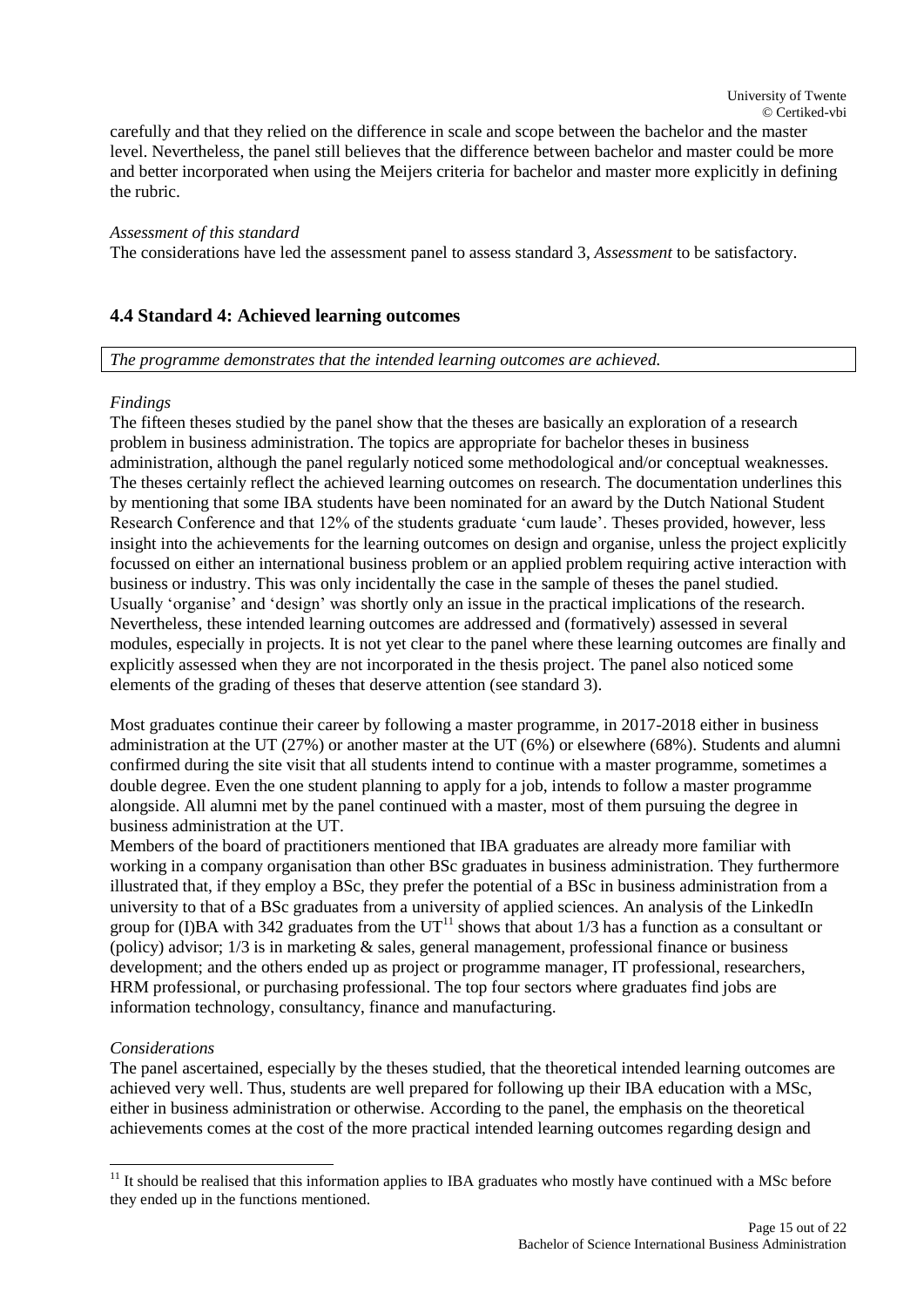organise. Therefore, the panel suggests to pay more attention to these elements in thesis projects by utilizing higher requirements for the practical implications in terms of 'organise' and 'design'. The panel meanwhile noticed that practitioners prefer IBA graduates above graduates in business administration from universities of applied sciences due to their potential. The indicative analysis of the LinkedIn group of (I)BA graduates from the UT shows that IBA graduates after their master end up in appropriate functions like project or programme manager; consultant or IT, HRM or purchasing professional. They find jobs mainly in the sectors information technology, consultancy, finance and manufacturing.

#### *Assessment of this standard*

The considerations have led the assessment panel to assess standard 4, *Achieved learning outcomes* to be satisfactory.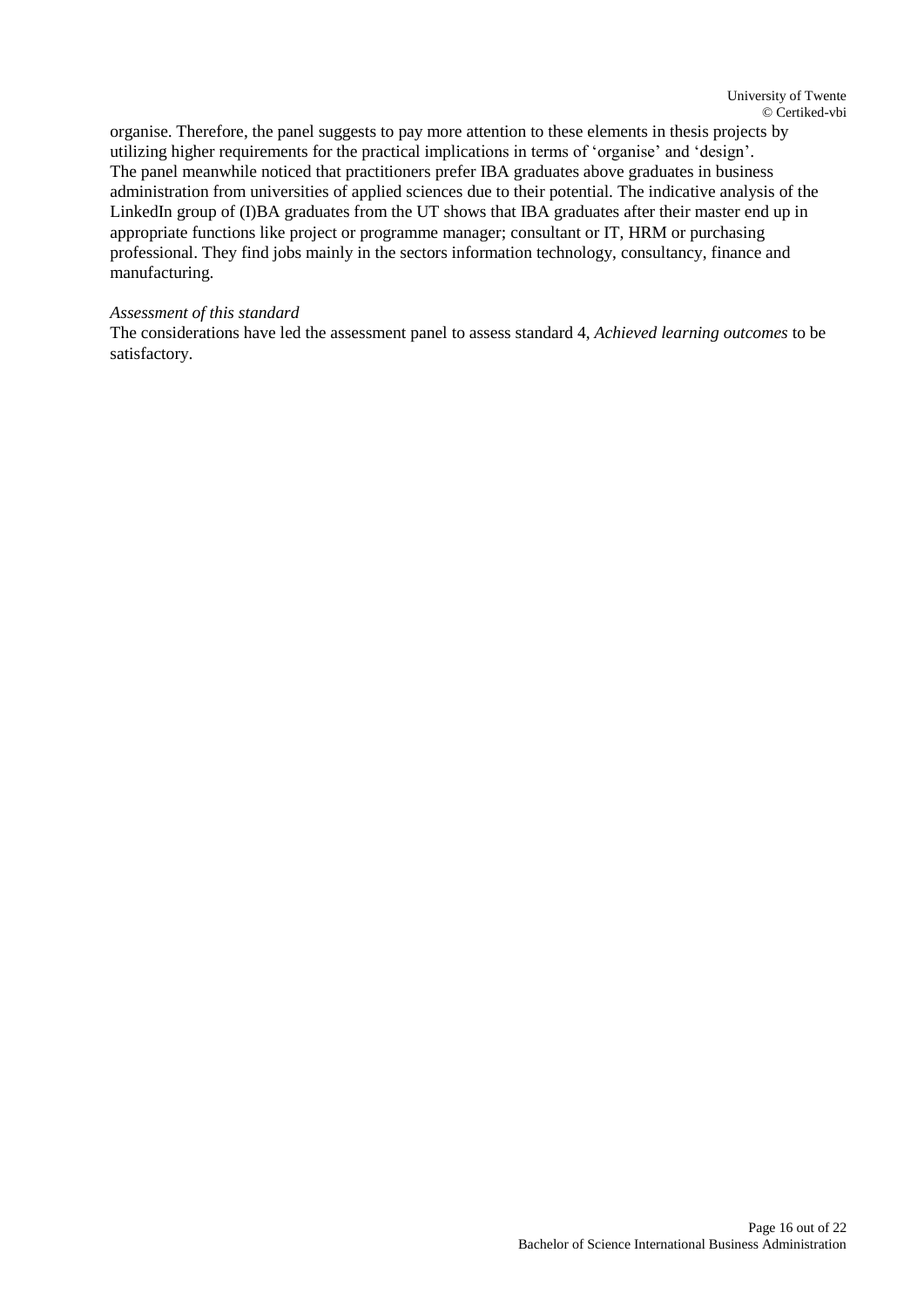## <span id="page-16-0"></span>**5. Findings, considerations and assessments Entrepreneurship**

## <span id="page-16-1"></span>**5.1 Standard 1: Entrepreneurship vision and strategy**

*The programme has a clear vision on entrepreneurship, supported by internal and external stakeholders, has an entrepreneurship strategy and objectives and evaluates and improves these.* 

#### *Findings*

The vision of the programme is 'to educate pioneering and curious graduates with an inclusive mind-set, who can research, design and organize through internationally-oriented interdisciplinary projects with a broad social and economic impact, and are well-prepared to further specialise in a MSc business administration programme or work in a general junior management (advisory) role in an international context'. The entrepreneurial elaboration of the UT's four core values includes social and technological innovation for pioneering, embracing ambiguity referring to curiousness, social impact showing up in inclusiveness and an entrepreneurial mindset and behaviour to be proud of.

The documentation describes that IBA intends to strengthen their students' entrepreneurship by providing them with knowledge about entrepreneurship, innovation and business development; by developing entrepreneurial skills and attitudes and by providing opportunities for interaction and engagement with business. Examples of such opportunities and stimulating circumstances are projects that students execute at companies for internships or theses, incubator projects, the UT's spin off Novel-T supporting start-ups and the Entrepreneurial Challenge competition. The UT is also the only Dutch university with a student union where students 'do more than a degree' for example by volunteering in a variety of associations and projects.

In order to monitor entrepreneurial goals, the programme developed eight entrepreneurship indicators in 2018, focussing on managerial questions like: the type of students attracted (2), the use of opportunities exploited by students (3) and what students do when graduated (3). For each indicator, targets are set per year. The indicators themselves will be evaluated after three years. Monitoring reports will not only be presented to the programme committee, but also to the board of practitioners. Another evaluative project is the educational research project of a staff member heading for his SUTQ coping with the question how to further improve students' interaction with business and the development of their business skills.

The board of practitioners is an important stakeholder when it comes to evaluating policies regarding entrepreneurship. Representatives of this board illustrated how they suggest adjustments in the programme, for example regarding internships, and the profile of the programme. They also contribute to the links with alumni, especially since several board members are alumni themselves.

#### *Considerations*

In the documentation and during the site visit, the panel noticed that staff and students were clearly aware of the university's and the programme's vision and policies regarding entrepreneurship. Both groups illustrated how the entrepreneurial profile and character of the UT is thoroughly incorporated, translated, and integrated in educational programmes as well as in research, especially due to the many and close collaborations with industry in projects, via guest lectures, etc. The board of practitioners is a valued sparring partner for the programme when it comes to the entrepreneurial profile and the curriculum. They suggest improvements which are implemented when necessary and possible.

The panel appreciates the recent initiative to define and monitor entrepreneurial indicators for a testable policy, and discuss results with the programme committee and the board of practitioners. The panel considers the link between these indicators and the entrepreneurial objectives and strategies to be adequate.

#### *Assessment of this standard*

The considerations have led the assessment panel to assess standard 1, *Entrepreneurship vision and strategy* to be good.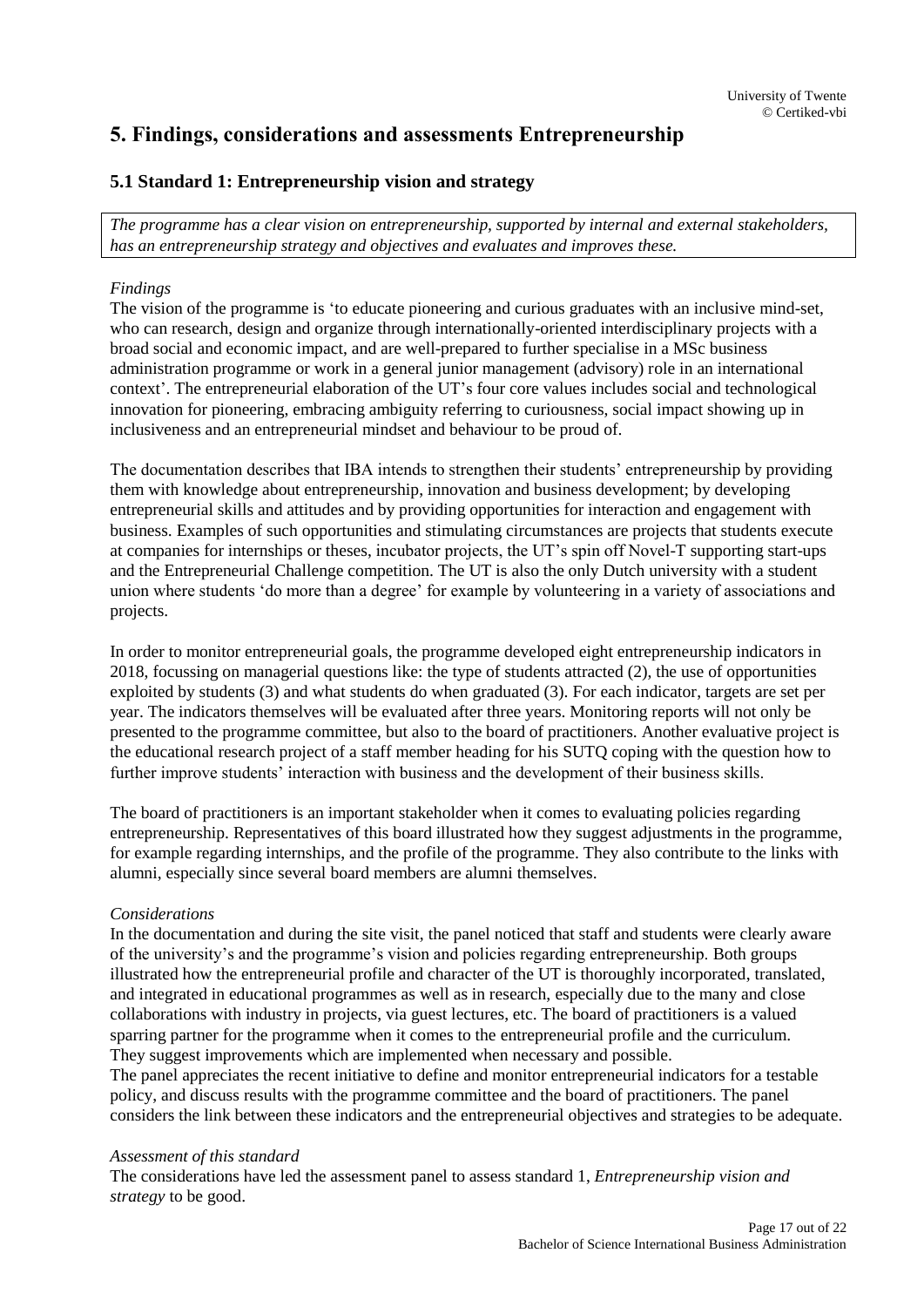#### <span id="page-17-0"></span>**5.2 Standard 2: Intended learning outcomes**

*The intended learning outcomes include entrepreneurship objectives, match (inter)national views and include entrepreneurship competencies.*

#### *Findings*

The learning outcomes are organised in line with the university's profile of educating students as researchers, designers and organisers. The documentation shows that the intended learning outcomes comply with four frames of reference, including those paying special attention to international and professional (entrepreneurial) aspects. The intended learning outcomes of the programme match with the UT's general and the programme's more specific vison on entrepreneurship. This is especially visible in the three learning outcomes included in 'design' and in one of the four learning outcomes clustered as 'organise'.

In line with the intended learning outcomes, modules have sets of learning objectives. The extent to which entrepreneurial aspects are incorporated varies, but in almost all the module objectives, entrepreneurship occurs at least implicitly. In addition to these learning objectives set by the programme, students have to formulate their own personal objectives, especially regarding their development of entrepreneurial skills.

#### *Considerations*

The panel found that learning outcomes regarding entrepreneurship were well formulated, especially those concerning design. They are also convincingly linked to international professional frames of reference. The panel appreciates how the intended learning outcomes are further operationalised in the learning objectives of modules and in personal objectives of students, especially regarding skills. The panel suggests to connect credits with the last.

#### *Assessment of this standard*

The considerations have led the assessment panel to assess standard 2, *Intended learning outcomes* to be satisfactory.

## <span id="page-17-1"></span>**5.3 Standard 3: Teaching-learning environment**

*The curriculum, competencies and/or experiences of students, study methods and the teaching-learning environment enable students to achieve the entrepreneurship intended learning outcomes.*

#### *Findings*

The mandatory module on Innovation and Entrepreneurship is a crucial one. The learning objectives of this module concern identifying types of innovations, integrating theories and collecting relevant additional theories to design a solution for problems in entrepreneurship, evaluating the quality of solutions, and discussing entrepreneurship in an international context. In this module, students have to execute their own project from design to writing an academic paper and orally defending it. The module has been awarded with the second prize at the  $10<sup>th</sup>$  International Conference on Innovation and Entrepreneurship in Genoa.

The characteristic TEM approach as a didactic concept in the teaching and learning environment really invites and stimulates students to develop entrepreneurial competences, especially the integrating projects. Several projects use simulation games, for example in the second module on Business operations management (BOM) and in the module on Strategy, marketing and economics (SME). Corporate interactions take place in projects, through providing cases and guest lectures, in supervising internships and graduation assignments, in the context of incubators and in the board of practitioners. Students told the panel that they appreciate these contacts and would even like to have more workshops etc., especially provided by bigger international organisations. They appreciate being able to choose an internship module and/or do their thesis project with a company. They also mentioned how they develop entrepreneurial competences, for example when contributing to activities of the student association 'Stress'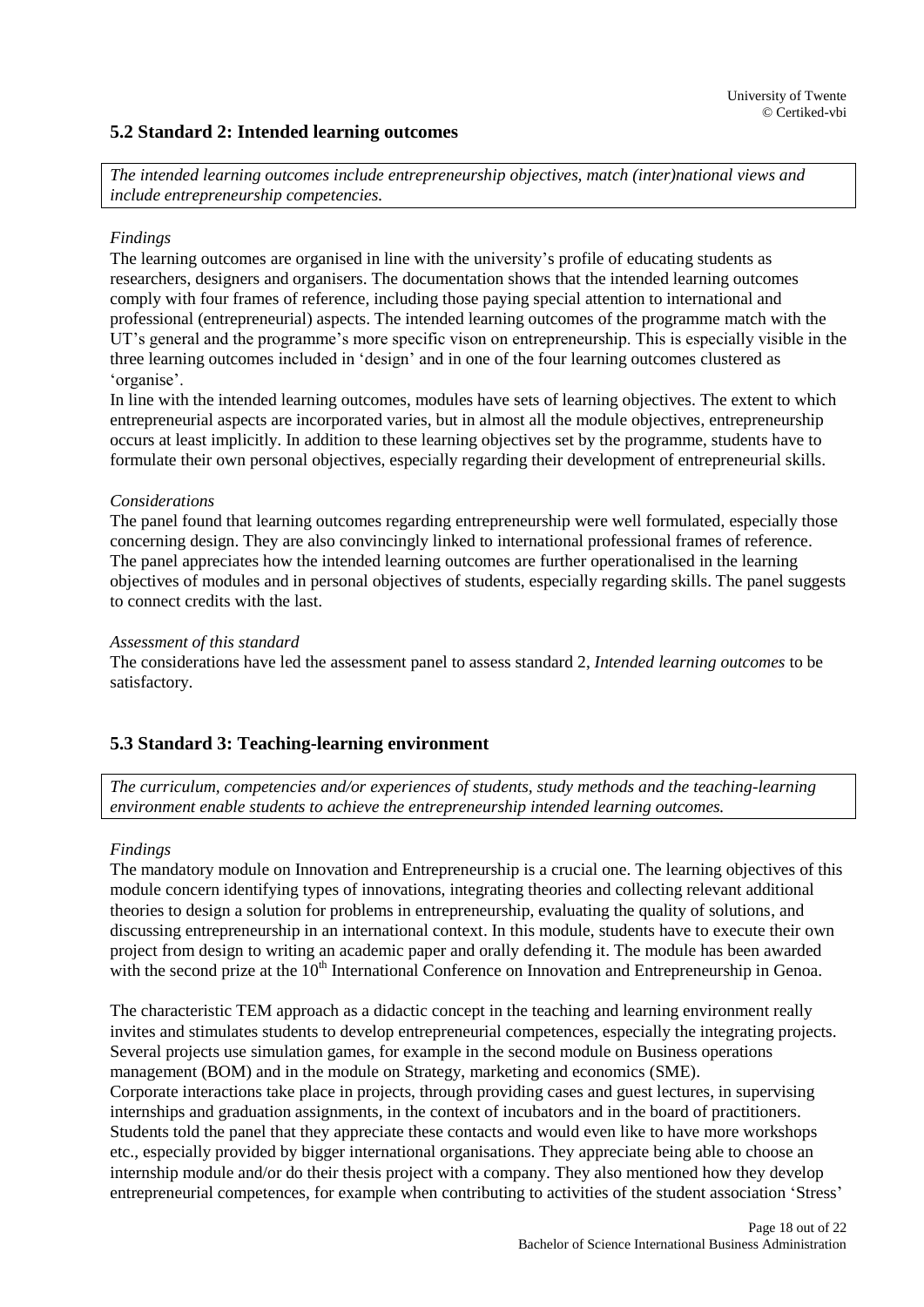and the yearly recruitment fair (Bedrijvendagen).

The documentation explains that students who attended secondary education in the Netherlands and Germany may have followed a management-related elective on entrepreneurship and other business aspects before entering the programme. The matching interviews with students reveal that a substantial number of students has some basic work experience, although not necessarily entrepreneurial. Very few incoming students started their own small company. Almost all students enrolled are interested in business and some have a specific interest in technology related business.

#### *Considerations*

According to the panel the TEM approach in itself, especially the projects, appeals to entrepreneurial behaviour. It very much facilitates developing the entrepreneurial qualities the programme aims for, both theoretically and practically. The panel congratulates the programme with the international prize award it received. This emphasises the entrepreneurial and innovative character of the content and design of the programme, especially of the module on entrepreneurship. The projects and the possibilities for internships and thesis projects with companies provide good opportunities for practical integration of knowledge and skills regarding entrepreneurship. Students provided the panel with convincing examples of the variety of possibilities they have at their disposal to develop themselves as an entrepreneur. They indicated that using these possibilities often in itself requires an entrepreneurial attitude, which they experience as stimulating.

#### *Assessment of this standard*

The considerations have led the assessment panel to assess standard 3, *Teaching-learning environment* to be good.

#### <span id="page-18-0"></span>**5.4 Standard 4: Staff**

*The staff composition, the qualities of staff members and the knowledge of staff members of recent trends in the professional practice are consistent with the teaching of entrepreneurship subjects.*

#### *Findings*

All core IBA staff has a doctorate and most of them have a UTQ. Of all 44 faculty staff, 14 have explicit (almost) full-time industrial experience. The documentation describes that this experience varies from internships and graduation assignments to having worked in business for many years before switching to the university. Staff also provides executive education and closely cooperates with companies in research projects. Additionally, guest lecturers from industry contribute to the programme by providing cases, giving lectures and workshops, and supervising students during internships and thesis projects. During the site visit, the panel paid special attention to the professionalisation of the staff, not only regarding education but also regarding entrepreneurship. Some examples were given which illustrated how heads of department encourage faculty to combine educational and entrepreneurial professionalization; for example by following a course on developing MOOCs about entrepreneurship. To the panel's surprise, no one mentioned arrangements like 'staff internships' at companies. The panel nevertheless got the impression that involvement of staff members with incubators and start-ups also contribute to keeping up with recent trends in entrepreneurship.

#### *Considerations*

According to the panel, the professional experience of staff with entrepreneurship is limited, although the staff does have industrial experience. This is partly counterbalanced through cooperation with companies in research projects and incubators. Furthermore, staff from companies often contribute to the programme guest lecturers and by supervising students in their practical experiences in industry. The arrangements for professionalisation regarding entrepreneurship may be exploited better in the future, although some instances were given in which educational and entrepreneurial professionalisation were combined.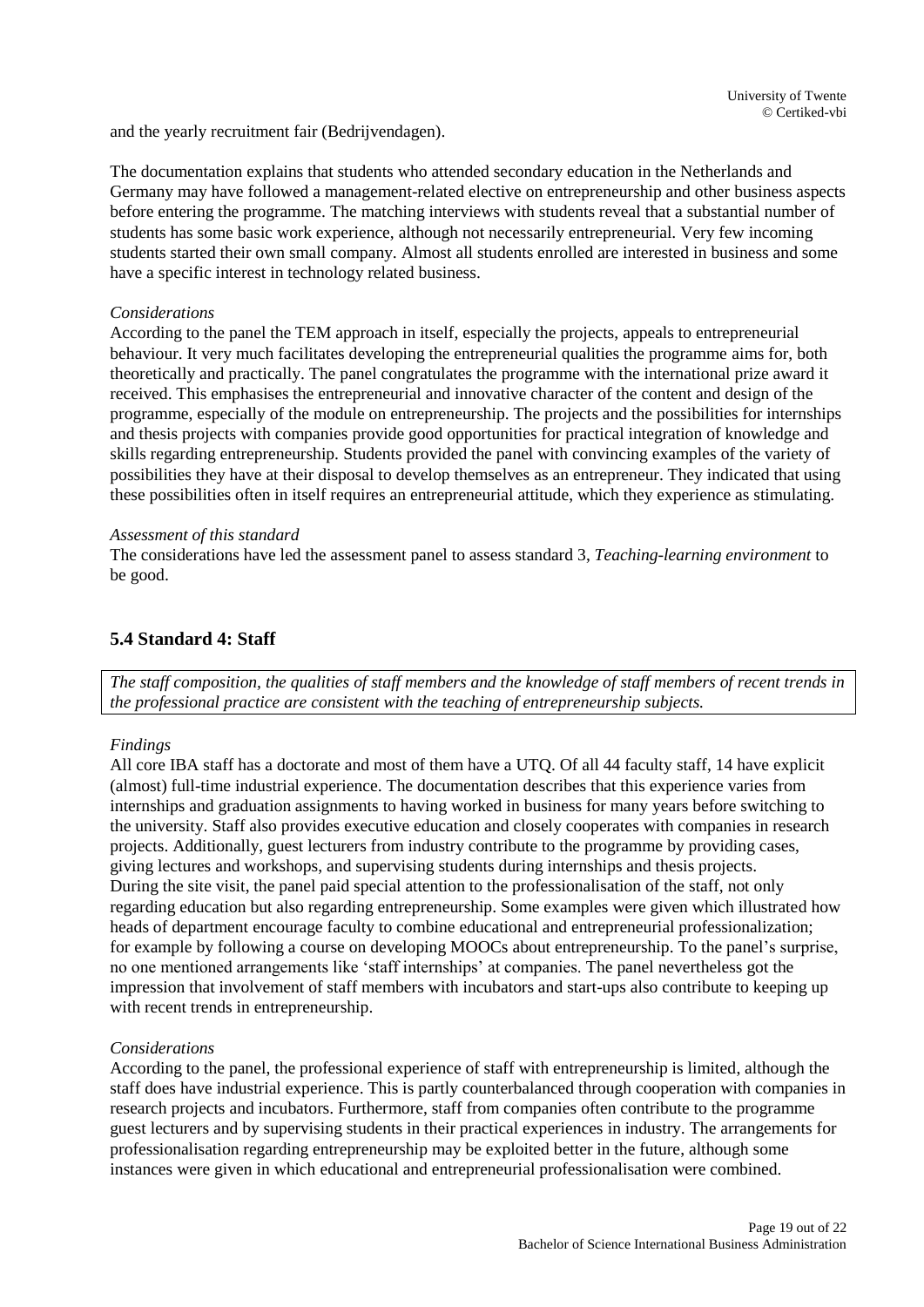*Assessment of this standard* The considerations have led the assessment panel to assess standard 4, *Staff* to be satisfactory.

#### <span id="page-19-0"></span>**5.5 Standard 5: Achieved learning outcomes**

*The examinations and assessments and the careers of the programme graduates demonstrate the entrepreneurship learning outcomes to be achieved.* 

#### *Findings*

The entrepreneurial atmosphere throughout the programme, especially in projects, becomes most explicit in the modules on entrepreneurship (INN&ENT) and change management (CHANGEL). Consequently, the testing and assessment of these modules indicate most clearly which learning outcomes regarding entrepreneurship are achieved. The portfolio's addressing personal objectives for career development and skills show entrepreneurial achievements too. Theses address entrepreneurial topics as well, although often mainly theoretically. This is in line with the Dutch practice of bachelor theses being mainly theoretical in order to prepare students for continuing their education at master level, which almost all Dutch students do.

Members of the board of practitioners mentioned that IBA graduates are already more familiar with working in a company organisation than other BSc graduates in business administration. They furthermore illustrated that, if they employ a BSc, they prefer the potential of a BSc in business administration from a university to that of a BSc graduates from a university of applied sciences. The indicative analysis of the LinkedIn group of (I)BA graduates from the UT shows that IBA graduates after their master end up in appropriate functions like project or programme manager; consultant or IT, HRM or purchasing professional. They find jobs mainly in the sectors information technology, consultancy, finance and manufacturing.

#### *Considerations*

The panel is impressed by the entrepreneurial character of the programme as a whole and some modules in particular. It also appreciates that testing and assessment of students' entrepreneurial achievements is very much integrated, especially in projects. Students reflecting on personal objectives regarding entrepreneurship in their career development and skills portfolio's is a good practice according to the panel. As almost all IBA graduates continue their education in a master programme, the panel understands that only indirect information is available regarding the appreciation of entrepreneurship as shown on the labour market. However, practitioners met and the analysis of the LinkedIn-group convinced the panel of the value of the graduates.

#### *Assessment of this standard*

The considerations have led the assessment panel to assess standard 5, *Achieved learning outcomes* to be satisfactory.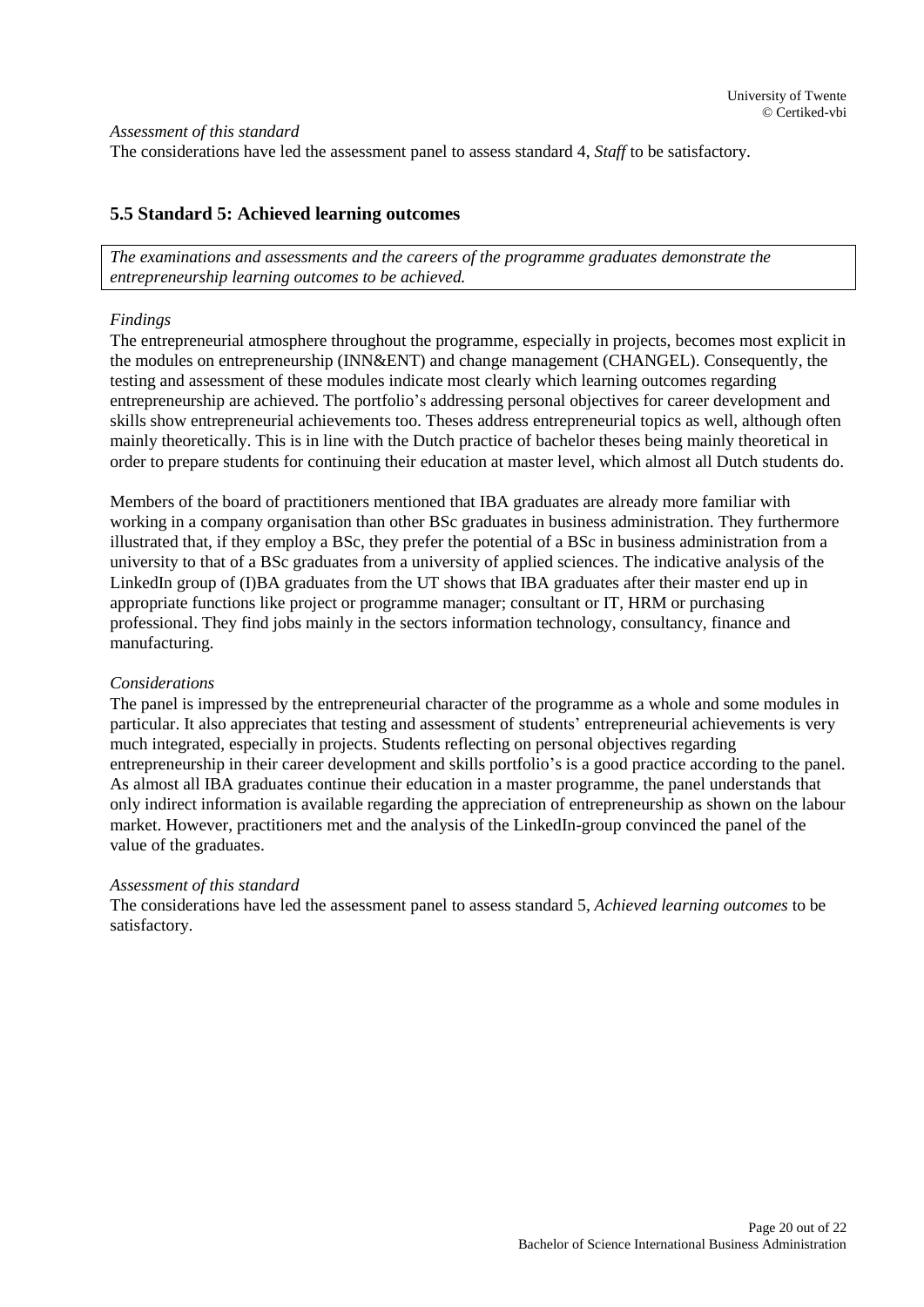## <span id="page-20-0"></span>**6. Overview of assessments**

<span id="page-20-1"></span>

| Programme assessment |  |
|----------------------|--|
|----------------------|--|

| Standard                                  | Assessment   |
|-------------------------------------------|--------------|
| Standard 1. Intended learning outcomes    | Satisfactory |
| Standard 2: Teaching-learning environment | Good         |
| Standard 3: Assessment                    | Satisfactory |
| Standard 4: Achieved learning outcomes    | Satisfactory |
| Programme                                 | Satisfactory |

*Distinctive quality feature Entrepreneurship assessment*

| Standard                                         | Assessment   |
|--------------------------------------------------|--------------|
| Standard 1. Entrepreneurship vision and strategy | Good         |
| Standard 2: Intended learning outcomes           | Satisfactory |
| Standard 3: Teaching-learning environment        | Good         |
| Standard 4: Staff                                | Satisfactory |
| Standard 5: Achieved learning outcomes           | Satisfactory |
| Distinctive quality feature Entrepreneurship     | Satisfactory |